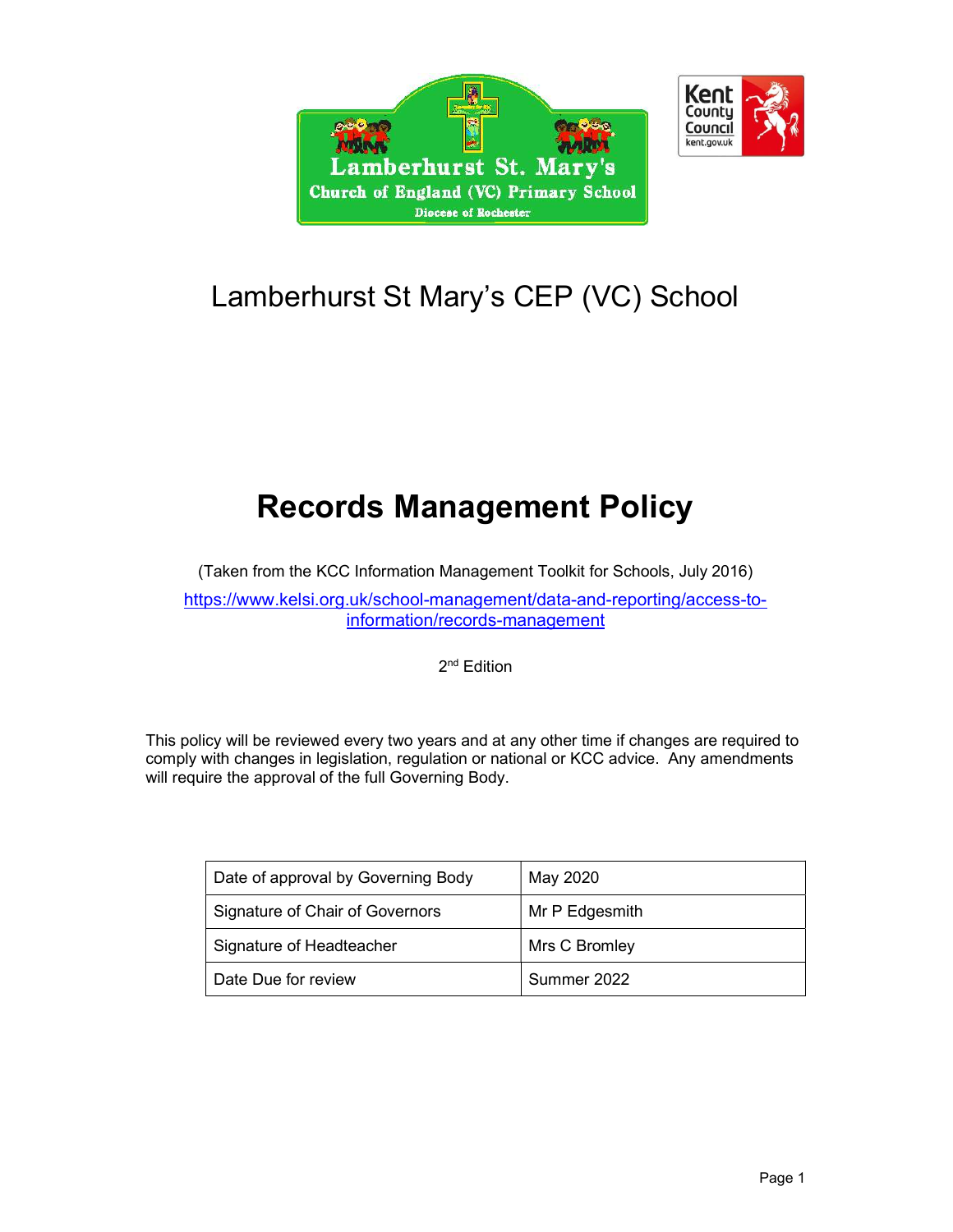#### Statement of Intent

Lamberhurst St Mary's School recognises that the efficient management of its records is necessary to comply with its legal and regulatory obligations and to contribute to the effective overall management of the institution. This document provides the policy framework through which this effective management can be achieved and audited. It covers scope, responsibilities and relationships with existing policies.

#### Scope of the policy

This policy applies to all records created, received or maintained by staff of the school in the course of carrying out its functions.

Records are defined as all those documents which facilitate the business carried out by the school and which are thereafter retained (for a set period) to provide evidence of its transactions or activities. These records may be created, received or maintained in hard copy or electronically.

A small percentage of the school's records will be selected for permanent preservation as part of the institution's archives and for historical research.

#### **Responsibilities**

The school has a corporate responsibility to maintain its records and record keeping systems in accordance with the regulatory environment. The person with overall responsibility for this policy is Mrs Caroline Bromley, Headteacher.

The person responsible for records management in the school will give guidance for good records management practice and will promote compliance with this policy so that information will be retrieved easily, appropriately and in a timely way. They will also monitor compliance with this policy by surveying at least annually to check if records are stored securely and can be accessed appropriately.

We keep personal information about pupils while they are attending our school. We may also keep it beyond their attendance at our school if this is necessary in order to comply with our legal obligations.

Individual staff and employees must ensure that records for which they are responsible are accurate, and are maintained and disposed of in accordance with the school's records management guidelines.

The school follows the records management guidelines set out in the KCC Information Management Toolkit. Appendix 1, the KCC Record Retention Schedule for Schools, sets out how long we keep information about pupils:

#### Relationship with existing policies

This policy has been drawn up within the context of: Freedom of Information Policy, GDPR and Data Protection Policy and with other legislation or regulations (including audit, equal opportunities and ethics) affecting the school.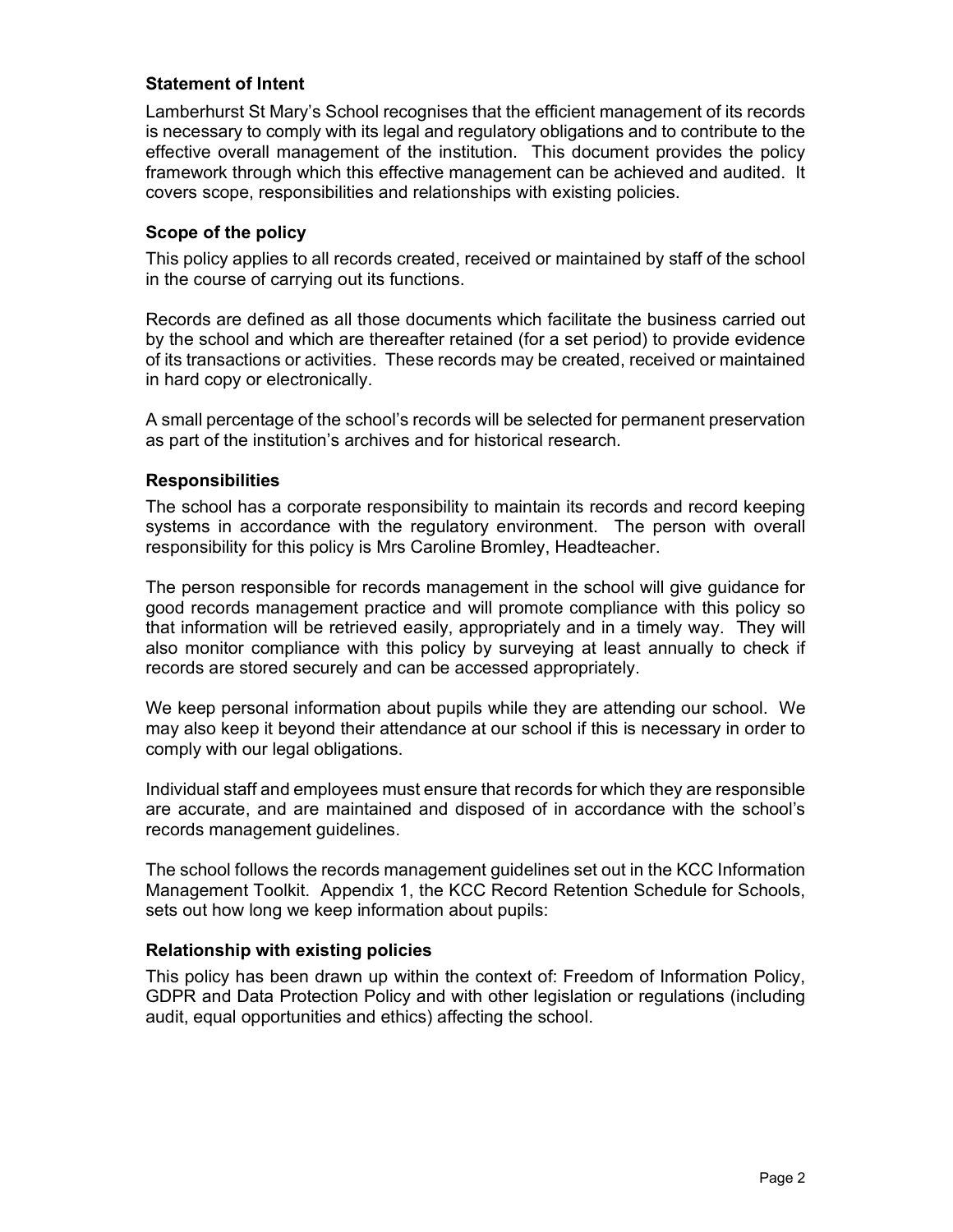#### Disposal of Records

It is important that schools dispose of records in a way that minimises the possibility of an information security breach. For example, all records containing personal information, or sensitive policy information should be made either unreadable or disposed of in a way that they could not be reconstructed (i.e. it should not be possible to reconstruct shreds to make the document).

#### Monitoring and Review

This policy has been reviewed and approved by the governing body. The Records Management Policy will be reviewed and updated as necessary every two years.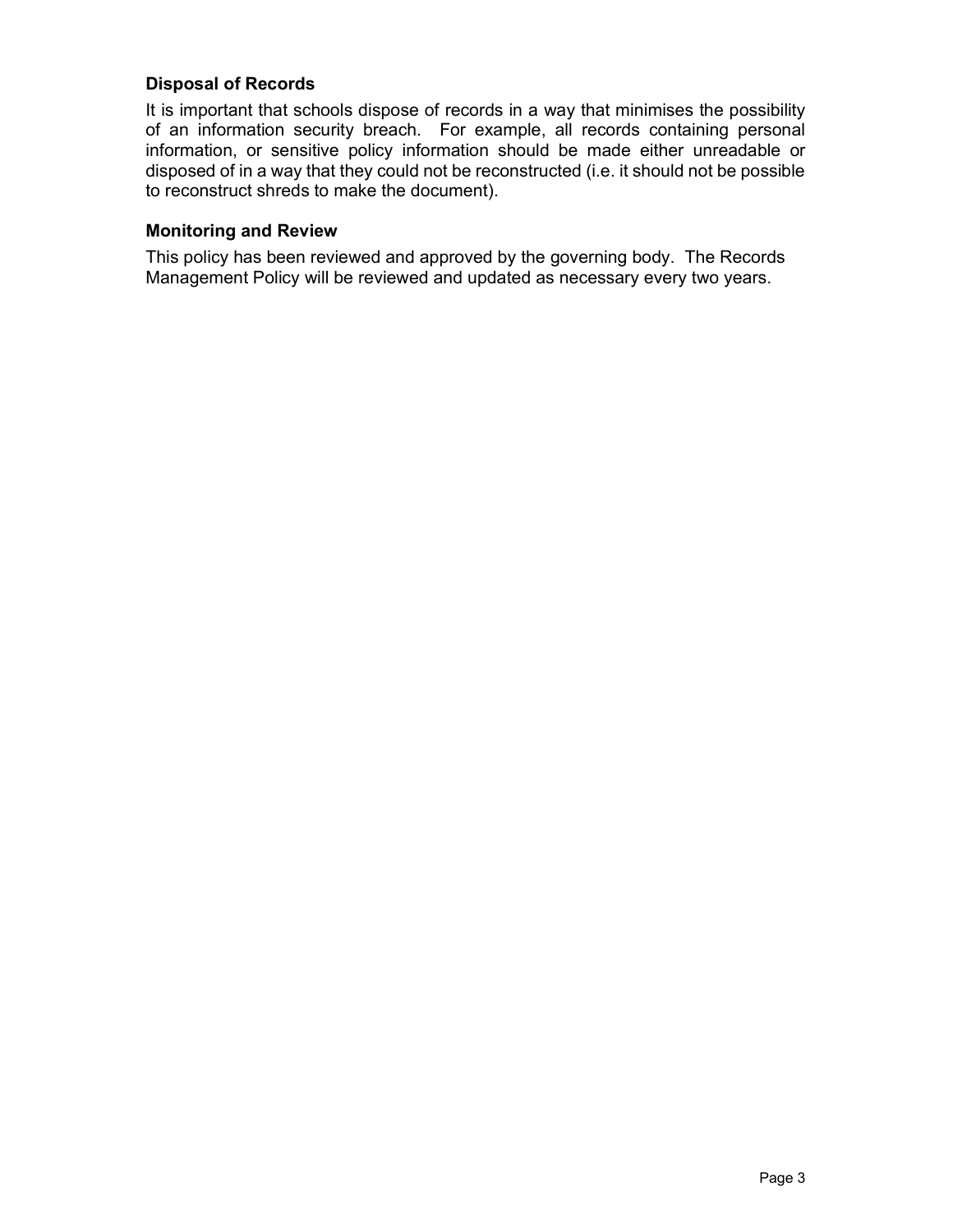### Appendix 1: Recommended Retention Periods

### IMTKS1 Governors

|          |                                     |                             |                                  |                                                    |                                 |                                                    | <b>Information Asset Register Information</b> |                                                    | <b>Info Risk</b><br><b>Register</b><br><b>Information</b> |
|----------|-------------------------------------|-----------------------------|----------------------------------|----------------------------------------------------|---------------------------------|----------------------------------------------------|-----------------------------------------------|----------------------------------------------------|-----------------------------------------------------------|
|          | <b>Basic file description</b>       | <b>Statutory Provisions</b> | <b>Retention Period</b>          | <b>Information</b><br><b>Asset</b><br><b>Owner</b> | <b>Principal</b><br><b>Copy</b> | <b>Principal</b><br><b>Record</b><br><b>Keeper</b> | <b>Business</b><br><b>Critical</b>            | <b>Protective</b><br><b>Marking</b>                | <b>Information</b><br><b>Risk</b><br><b>Category</b>      |
| IMTKS1.1 | Minutes - Principal set<br>(signed) |                             | Permanent                        |                                                    |                                 |                                                    | <b>YES</b>                                    | <b>OFFICIAL</b>                                    |                                                           |
| IMTKS1.2 | Minutes - Inspection<br>copies      |                             | Date of meeting $+3$<br>years    |                                                    |                                 |                                                    | <b>NO</b>                                     | <b>NOT</b><br><b>PROTECTIVELY</b><br><b>MARKED</b> |                                                           |
| IMTKS1.3 | Agendas - Principal<br>copy         |                             | Permanent                        |                                                    |                                 |                                                    | <b>YES</b>                                    | <b>NOT</b><br><b>PROTECTIVELY</b><br><b>MARKED</b> |                                                           |
| IMTKS1.4 | Agendas - Additional<br>Copies      |                             | Date of meeting                  |                                                    |                                 |                                                    | <b>NO</b>                                     | <b>NOT</b><br><b>PROTECTIVELY</b><br><b>MARKED</b> |                                                           |
| IMTKS1.5 | Reports                             |                             | Date of report $+6$<br>vears     |                                                    |                                 |                                                    | <b>YES</b>                                    | <b>OFFICIAL</b>                                    |                                                           |
| IMTKS1.6 | Annual Parents' meeting<br>papers   |                             | Date of meeting $+6$<br>years    |                                                    |                                 |                                                    | <b>YES</b>                                    | <b>NOT</b><br><b>PROTECTIVELY</b><br><b>MARKED</b> |                                                           |
| IMTKS1.7 | Instruments of<br>Government        |                             | Permanent                        |                                                    |                                 |                                                    | <b>YES</b>                                    | <b>NOT</b><br><b>PROTECTIVELY</b><br><b>MARKED</b> |                                                           |
| IMTKS1.8 | <b>Trusts and Endowments</b>        |                             | Permanent                        |                                                    |                                 |                                                    | <b>YES</b>                                    | <b>NOT</b><br><b>PROTECTIVELY</b><br><b>MARKED</b> |                                                           |
| IMTKS1.9 | <b>Action Plans</b>                 |                             | Date of action plan +<br>3 years |                                                    |                                 |                                                    | <b>YES</b>                                    | <b>NOT</b><br><b>PROTECTIVELY</b><br><b>MARKED</b> |                                                           |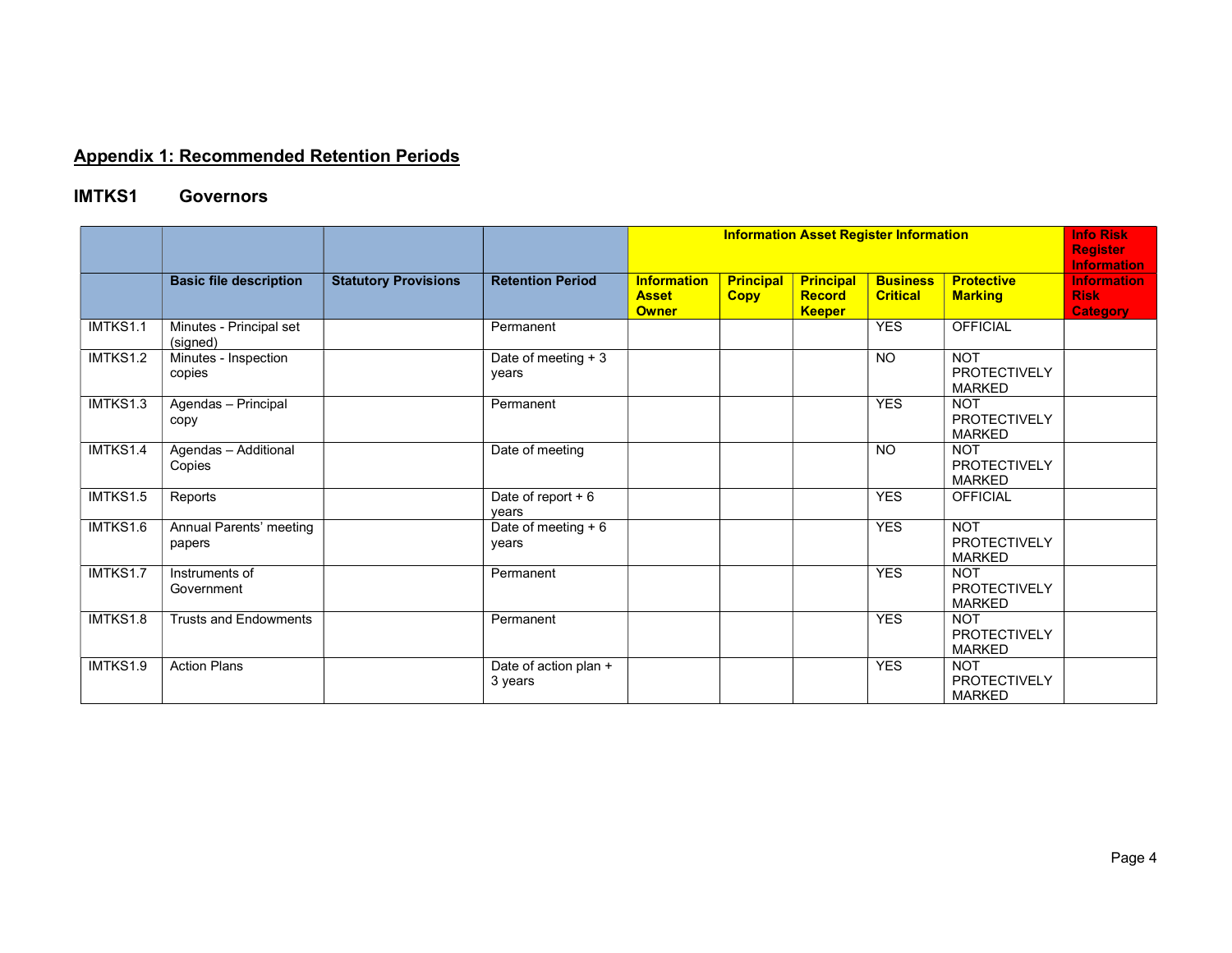|                  |                                                                                          |                                                                                                 |                                                                                                                                                                     |                                                    |                                 |                                                    | <b>Information Asset Register Information</b> |                                                    | <b>Info Risk</b><br><b>Register</b><br><b>Information</b> |
|------------------|------------------------------------------------------------------------------------------|-------------------------------------------------------------------------------------------------|---------------------------------------------------------------------------------------------------------------------------------------------------------------------|----------------------------------------------------|---------------------------------|----------------------------------------------------|-----------------------------------------------|----------------------------------------------------|-----------------------------------------------------------|
|                  | <b>Basic file description</b>                                                            | <b>Statutory Provisions</b>                                                                     | <b>Retention Period</b>                                                                                                                                             | <b>Information</b><br><b>Asset</b><br><b>Owner</b> | <b>Principal</b><br><b>Copy</b> | <b>Principal</b><br><b>Record</b><br><b>Keeper</b> | <b>Business</b><br><b>Critical</b>            | <b>Protective</b><br><b>Marking</b>                | <b>Information</b><br><b>Risk</b><br><b>Category</b>      |
| <b>IMTKS1.10</b> | Policy documents                                                                         |                                                                                                 | Expiry of policy<br>Retain in school<br>whilst policy is<br>operational (this<br>includes if the expired<br>policy is part of a past<br>decision making<br>process) |                                                    |                                 |                                                    | <b>YES</b>                                    | <b>NOT</b><br><b>PROTECTIVELY</b><br><b>MARKED</b> |                                                           |
| IMTKS1.11        | <b>Complaints files</b>                                                                  |                                                                                                 | Date of resolution of<br>complaint $+6$ years<br>then review for further<br>retention in the case<br>of contentious<br>disputes                                     |                                                    |                                 |                                                    | <b>YES</b>                                    | <b>OFFICIAL</b><br><b>SENSITIVE</b>                |                                                           |
| <b>IMTKS1.12</b> | Annual Reports required<br>by the Department for<br><b>Education and Skills</b>          | <b>Education (Governors'</b><br>Annual Reports)<br>(England) (Amendment)<br>Regulations 2002.SI | Date of report + 10<br>years                                                                                                                                        |                                                    |                                 |                                                    | <b>YES</b>                                    | <b>NOT</b><br><b>PROTECTIVELY</b><br><b>MARKED</b> |                                                           |
| IMTKS1.13        | Proposals for schools to<br>become, or be<br>established as Specialist<br>Status schools |                                                                                                 | Current year $+3$<br>years                                                                                                                                          |                                                    |                                 |                                                    | <b>YES</b>                                    | <b>NOT</b><br><b>PROTECTIVELY</b><br><b>MARKED</b> |                                                           |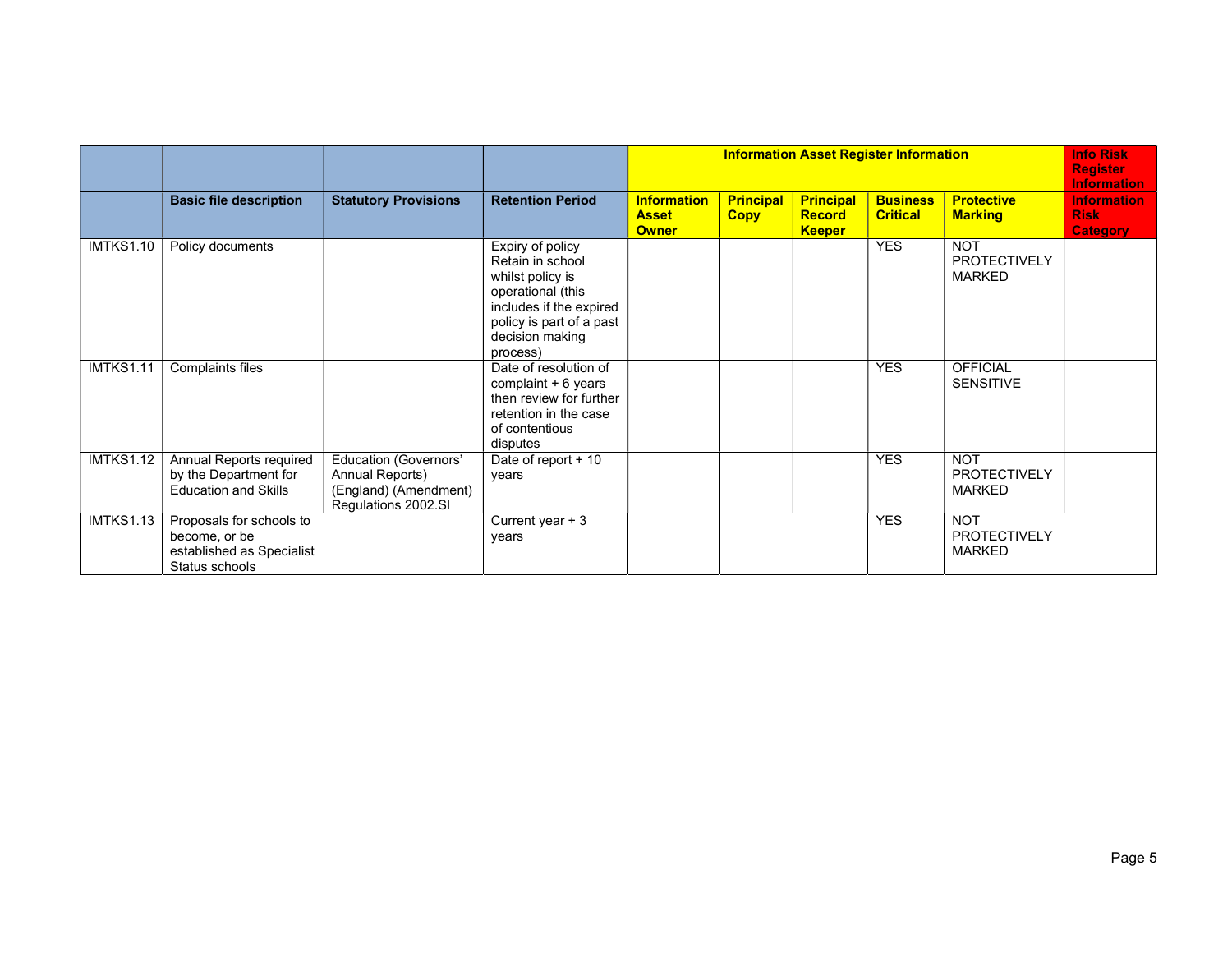# IMTKS2 Management

|                  |                                                                                                                                                             |                             |                                                 |                                                    |                                 |                                                    | <b>Information Asset Register Information</b> |                                                    | <b>Info Risk</b><br><b>Register</b><br><b>Information</b> |
|------------------|-------------------------------------------------------------------------------------------------------------------------------------------------------------|-----------------------------|-------------------------------------------------|----------------------------------------------------|---------------------------------|----------------------------------------------------|-----------------------------------------------|----------------------------------------------------|-----------------------------------------------------------|
|                  | <b>Basic file description</b>                                                                                                                               | <b>Statutory Provisions</b> | <b>Retention Period</b>                         | <b>Information</b><br><b>Asset</b><br><b>Owner</b> | <b>Principal</b><br><b>Copy</b> | <b>Principal</b><br><b>Record</b><br><b>Keeper</b> | <b>Business</b><br><b>Critical</b>            | <b>Protective</b><br><b>Marking</b>                | <b>Information</b><br><b>Risk</b><br><b>Category</b>      |
| IMTKS2.1         | Log Books                                                                                                                                                   |                             | Date of last entry<br>in the book $+6$<br>vears |                                                    |                                 |                                                    | Yes                                           | <b>NOT</b><br><b>PROTECTIVELY</b><br><b>MARKED</b> |                                                           |
| IMTKS2.2         | Minutes of the Senior<br>Management Team and<br>other internal administrative<br>bodies                                                                     |                             | Date of meeting +<br>5 years                    |                                                    |                                 |                                                    | Yes                                           | <b>OFFICIAL</b>                                    |                                                           |
| IMTKS2.3         | Reports made by the Head<br>Teacher or the management<br>team                                                                                               |                             | Date of report + 3<br>years                     |                                                    |                                 |                                                    | Yes                                           | <b>OFFICIAL</b>                                    |                                                           |
| IMTKS2.4         | Records created by Head<br>Teachers, Deputy Head<br>Teachers, Heads of Year<br>and other members of staff<br>with administrative<br>responsibilities        |                             | Closure of file $+6$<br>years                   |                                                    |                                 |                                                    | Yes                                           | <b>OFFICIAL</b>                                    |                                                           |
| IMTKS2.5         | Correspondence created by<br>Head Teachers, Deputy<br>Head Teachers, Heads of<br>Year and other members of<br>staff with administrative<br>responsibilities |                             | Date of<br>correspondence +<br>3 years          |                                                    |                                 |                                                    | <b>Yes</b>                                    | <b>OFFICIAL</b>                                    |                                                           |
| IMTKS2.6         | Professional development<br>plans                                                                                                                           |                             | Closure + 6 years                               |                                                    |                                 |                                                    | Yes                                           | <b>NOT</b><br><b>PROTECTIVELY</b><br><b>MARKED</b> |                                                           |
| IMTKS2.7         | School development plans                                                                                                                                    |                             | Closure + 6 years<br>then review                |                                                    |                                 |                                                    | Yes                                           | <b>NOT</b><br><b>PROTECTIVELY</b><br><b>MARKED</b> |                                                           |
| IMTKS2.8         | Admissions - if the<br>admission is successful                                                                                                              |                             | Admission + 1<br>year                           |                                                    |                                 |                                                    | Yes                                           | <b>OFFICIAL</b><br><b>SENSITIVE</b>                |                                                           |
| IMTKS2.9         | $\overline{\mathsf{Admissions}} - \mathsf{if}$ the appeal is<br>unsuccessful                                                                                |                             | Resolution of case<br>+ 1 year                  |                                                    |                                 |                                                    | Yes                                           | <b>OFFICIAL</b><br><b>SENSITIVE</b>                |                                                           |
| <b>IMTKS2.10</b> | <b>Admissions - Secondary</b><br>Schools - Casual                                                                                                           |                             | Current year + 1<br>year                        |                                                    |                                 |                                                    | Yes                                           | <b>OFFICIAL</b><br><b>SENSITIVE</b>                |                                                           |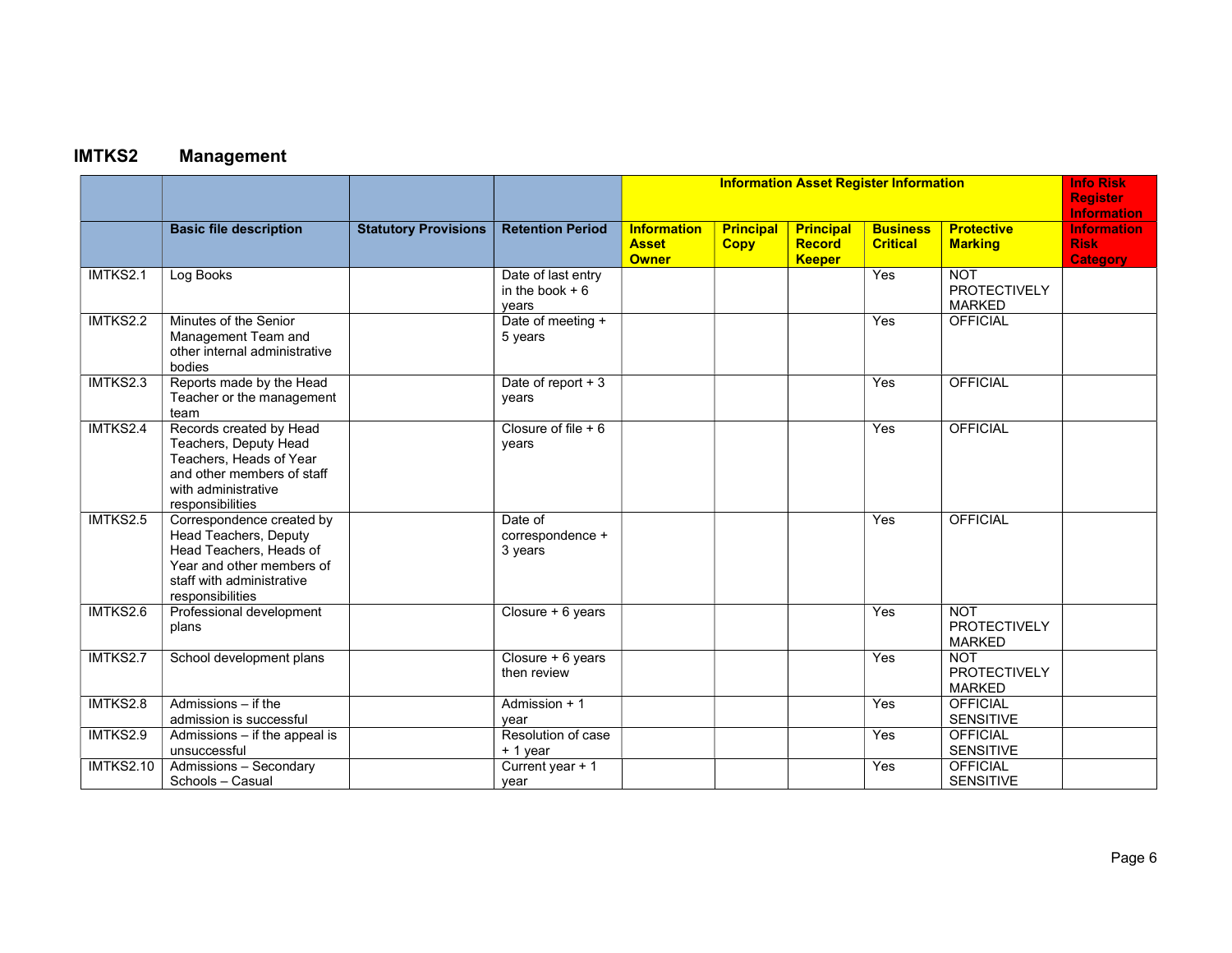|                  |                                                                               |                             |                           |                                                    | <b>Info Risk</b><br><b>Register</b><br><b>Information</b> |                                                    |                                    |                                     |                                                      |
|------------------|-------------------------------------------------------------------------------|-----------------------------|---------------------------|----------------------------------------------------|-----------------------------------------------------------|----------------------------------------------------|------------------------------------|-------------------------------------|------------------------------------------------------|
|                  | <b>Basic file description</b>                                                 | <b>Statutory Provisions</b> | <b>Retention Period</b>   | <b>Information</b><br><b>Asset</b><br><b>Owner</b> | <b>Principal</b><br><b>Copy</b>                           | <b>Principal</b><br><b>Record</b><br><b>Keeper</b> | <b>Business</b><br><b>Critical</b> | <b>Protective</b><br><b>Marking</b> | <b>Information</b><br><b>Risk</b><br><b>Category</b> |
| <b>IMTKS2.11</b> | Proofs of address supplied<br>by parents as part of the<br>admissions process |                             | Current year $+1$<br>year |                                                    |                                                           |                                                    | Yes                                | <b>OFFICIAL</b><br><b>SENSITIVE</b> |                                                      |

### IMTKS3 Pupils

|          |                                   |                             |                                                                                                                                                                                                           |                                                    | <b>Information Asset Register Information</b> |                                                    |                                    |                                     |                                                      |  |
|----------|-----------------------------------|-----------------------------|-----------------------------------------------------------------------------------------------------------------------------------------------------------------------------------------------------------|----------------------------------------------------|-----------------------------------------------|----------------------------------------------------|------------------------------------|-------------------------------------|------------------------------------------------------|--|
|          | <b>Basic file description</b>     | <b>Statutory Provisions</b> | <b>Retention Period</b>                                                                                                                                                                                   | <b>Information</b><br><b>Asset</b><br><b>Owner</b> | <b>Principal</b><br><b>Copy</b>               | <b>Principal</b><br><b>Record</b><br><b>Keeper</b> | <b>Business</b><br><b>Critical</b> | <b>Protective</b><br><b>Marking</b> | <b>Information</b><br><b>Risk</b><br><b>Category</b> |  |
| IMTKS3.1 | <b>Admission Registers</b>        |                             | Permanent                                                                                                                                                                                                 |                                                    |                                               |                                                    | Yes                                | <b>OFFICIAL</b><br><b>SENSITIVE</b> |                                                      |  |
| IMTKS3.2 | Attendance registers              |                             | Date of register + 3<br>years                                                                                                                                                                             |                                                    |                                               |                                                    | Yes                                | <b>OFFICIAL</b><br><b>SENSITIVE</b> |                                                      |  |
| IMTKS3.3 | Pupil record cards -<br>Primary   |                             | Retain for the time<br>which the pupil<br>remains at the<br><b>Primary School</b><br>Transfer to the<br>Secondary School (or<br>other Primary School)<br>when the child leaves<br>the school <sup>1</sup> |                                                    |                                               |                                                    | Yes                                | <b>OFFICIAL</b><br><b>SENSITIVE</b> |                                                      |  |
| IMTKS3.4 | Pupil record cards -<br>Secondary |                             | DOB of the pupil + 25<br>years <sup>1</sup>                                                                                                                                                               |                                                    |                                               |                                                    | Yes                                | <b>OFFICIAL</b><br><b>SENSITIVE</b> |                                                      |  |

<sup>&</sup>lt;sup>1</sup> In the case of exclusion it may be appropriate to transfer the record to the Behaviour Service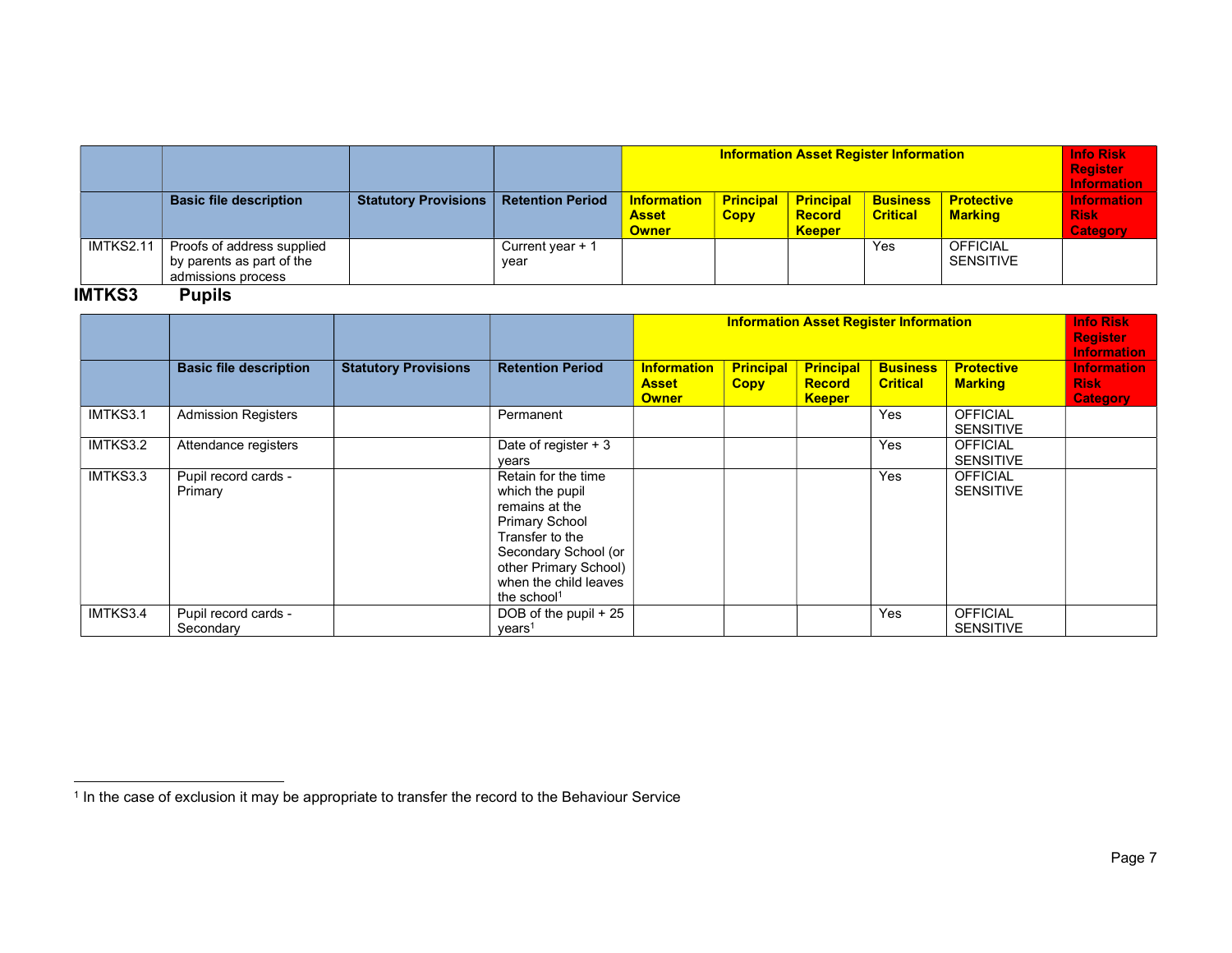|                  |                                                                                         |                             |                                                                                                                                                                                                               |                                                    |                                 |                                                    | <b>Information Asset Register Information</b> |                                                    | <b>Info Risk</b><br><b>Register</b><br><b>Information</b> |
|------------------|-----------------------------------------------------------------------------------------|-----------------------------|---------------------------------------------------------------------------------------------------------------------------------------------------------------------------------------------------------------|----------------------------------------------------|---------------------------------|----------------------------------------------------|-----------------------------------------------|----------------------------------------------------|-----------------------------------------------------------|
|                  | <b>Basic file description</b>                                                           | <b>Statutory Provisions</b> | <b>Retention Period</b>                                                                                                                                                                                       | <b>Information</b><br><b>Asset</b><br><b>Owner</b> | <b>Principal</b><br><b>Copy</b> | <b>Principal</b><br><b>Record</b><br><b>Keeper</b> | <b>Business</b><br><b>Critical</b>            | <b>Protective</b><br><b>Marking</b>                | <b>Information</b><br><b>Risk</b><br><b>Category</b>      |
| IMTKS3.5         | Pupil Files - Primary                                                                   |                             | Retain for the time<br>which the pupil<br>remains at the<br><b>Primary School</b><br>Transfer to the<br>Secondary School (or<br>other Primary School)<br>when the child leaves<br>the school <sup>1</sup>     |                                                    |                                 |                                                    | Yes                                           | <b>OFFICIAL</b><br><b>SENSITIVE</b>                |                                                           |
| IMTKS3.6         | Pupil Files - Secondary                                                                 |                             | DOB of the pupil + 25<br>years <sup>1</sup>                                                                                                                                                                   |                                                    |                                 |                                                    | Yes                                           | <b>OFFICIAL</b><br><b>SENSITIVE</b>                |                                                           |
| IMTKS3.7         | <b>Special Educational</b><br>Needs files, reviews and<br>Individual Education<br>Plans |                             | DOB of the pupil + 25<br>year <sup>1</sup>                                                                                                                                                                    |                                                    |                                 |                                                    | Yes                                           | <b>OFFICIAL</b><br><b>SENSITIVE</b>                |                                                           |
| IMTKS3.8         | Letters authorising<br>absence                                                          |                             | Date of absence + 2<br>years                                                                                                                                                                                  |                                                    |                                 |                                                    | Yes                                           | <b>OFFICIAL</b><br><b>SENSITIVE</b>                |                                                           |
| IMTKS3.9         | Absence books                                                                           |                             | Current year $+6$<br>years                                                                                                                                                                                    |                                                    |                                 |                                                    | Yes                                           | <b>OFFICIAL</b><br><b>SENSITIVE</b>                |                                                           |
| <b>IMTKS3.10</b> | <b>Examination results -</b><br>Public                                                  |                             | Year of examinations<br>$+6$ years <sup>2</sup>                                                                                                                                                               |                                                    |                                 |                                                    | <b>No</b>                                     | <b>NOT</b><br><b>PROTECTIVELY</b><br><b>MARKED</b> |                                                           |
| <b>IMTKS3.11</b> | Examination results -<br>Internal examination<br>results                                |                             | Current year + 5<br>years<br>If these records are<br>retained on the pupil<br>file or in their National<br>Record of<br>Achievement they<br>need only be kept for<br>as long as<br>operationally<br>necessary |                                                    |                                 |                                                    | <b>No</b>                                     | <b>NOT</b><br><b>PROTECTIVELY</b><br><b>MARKED</b> |                                                           |

<sup>2</sup> Any certificates left unclaimed should be returned to the appropriate Examination Board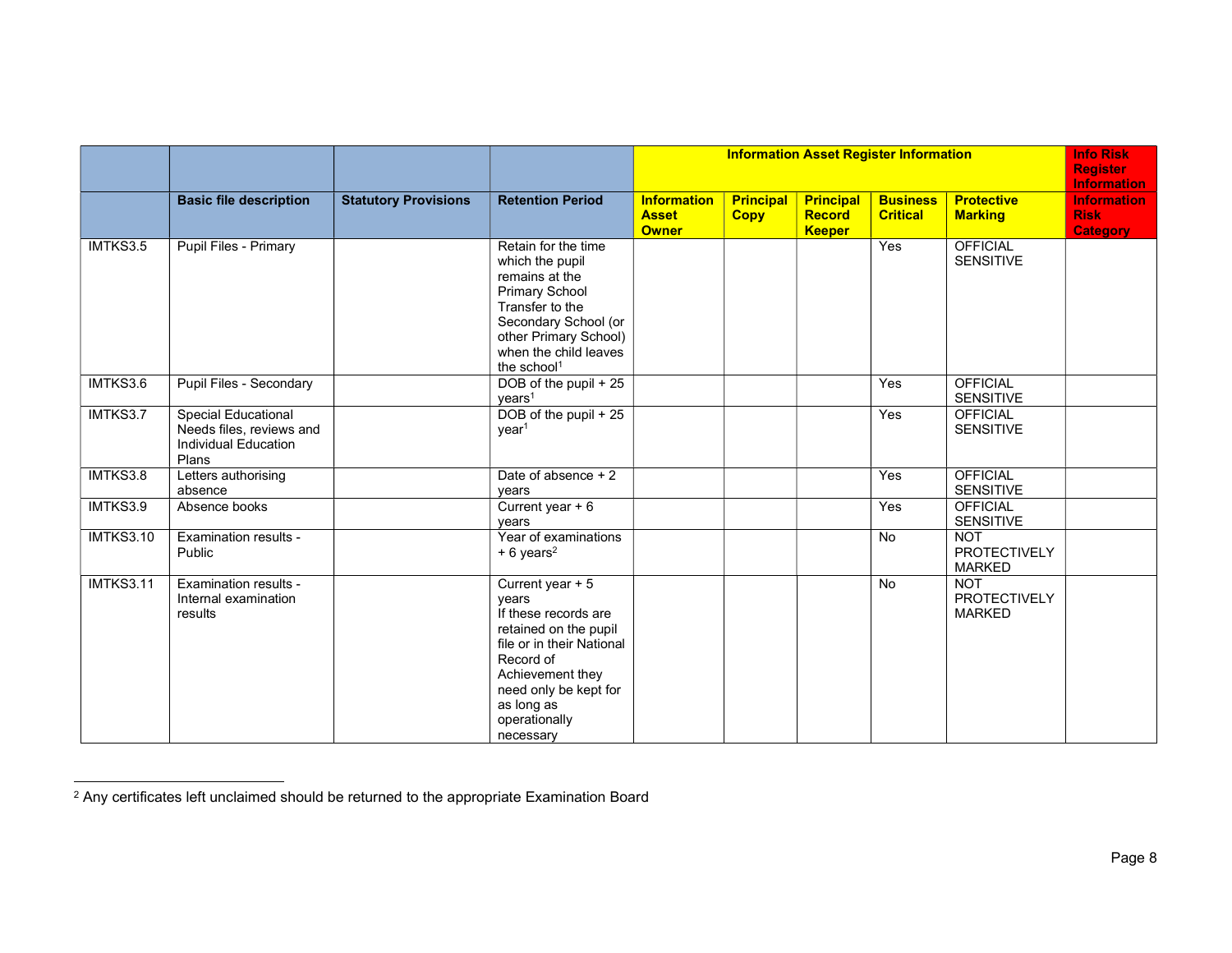|                  |                                                                                              |                                                                                  |                                                                                                                                                           |                                                    | <b>Information Asset Register Information</b> |                                                    |                                    |                                     |                                                      |  |
|------------------|----------------------------------------------------------------------------------------------|----------------------------------------------------------------------------------|-----------------------------------------------------------------------------------------------------------------------------------------------------------|----------------------------------------------------|-----------------------------------------------|----------------------------------------------------|------------------------------------|-------------------------------------|------------------------------------------------------|--|
|                  | <b>Basic file description</b>                                                                | <b>Statutory Provisions</b>                                                      | <b>Retention Period</b>                                                                                                                                   | <b>Information</b><br><b>Asset</b><br><b>Owner</b> | <b>Principal</b><br><b>Copy</b>               | <b>Principal</b><br><b>Record</b><br><b>Keeper</b> | <b>Business</b><br><b>Critical</b> | <b>Protective</b><br><b>Marking</b> | <b>Information</b><br><b>Risk</b><br><b>Category</b> |  |
| IMTKS3.12        | Any other records<br>created in the course of<br>contact with pupils                         |                                                                                  | Current year $+3$<br>years then review                                                                                                                    |                                                    |                                               |                                                    | Yes                                | <b>OFFICIAL</b><br><b>SENSITIVE</b> |                                                      |  |
| IMTKS3.13        | Statement maintained<br>under The Education Act<br>1996 - Section 324                        | <b>Special Educational</b><br><b>Needs and Disability</b><br>Act 2001 Section 1  | $DOB + 30 years$<br>Unless legal action is<br>pending                                                                                                     |                                                    |                                               |                                                    | Yes                                | <b>OFFICIAL</b><br><b>SENSITIVE</b> |                                                      |  |
| <b>IMTKS3.14</b> | Proposed statement or<br>amended statement                                                   | <b>Special Educational</b><br><b>Needs and Disability</b><br>Act 2001 Section 1  | $DOB + 30 years$<br>Unless legal action is<br>pending                                                                                                     |                                                    |                                               |                                                    | Yes                                | <b>OFFICIAL</b><br><b>SENSITIVE</b> |                                                      |  |
| <b>IMTKS3.15</b> | Advice and information to<br>parents regarding<br>educational needs                          | <b>Special Educational</b><br><b>Needs and Disability</b><br>Act 2001 Section 2  | Closure + 12 years<br>Unless legal action is<br>pending                                                                                                   |                                                    |                                               |                                                    | No                                 | <b>OFFICIAL</b><br><b>SENSITIVE</b> |                                                      |  |
| <b>IMTKS3.16</b> | <b>Accessibility Strategy</b>                                                                | <b>Special Educational</b><br><b>Needs and Disability</b><br>Act 2001 Section 14 | Closure + 12 years<br>Unless legal action is<br>pending                                                                                                   |                                                    |                                               |                                                    | Yes                                | <b>OFFICIAL</b><br><b>SENSITIVE</b> |                                                      |  |
| IMTKS3.17        | <b>Pupil SEN Files</b>                                                                       |                                                                                  | DOB of pupil + 25<br>years then review<br>unless legal action is<br>pending. If so, it may<br>be appropriate to add<br>an additional<br>retention period. |                                                    |                                               |                                                    | Yes                                | <b>OFFICIAL</b><br><b>SENSITIVE</b> |                                                      |  |
|                  | Please note that IMTKS3.18 relates only to one day<br>trips                                  |                                                                                  |                                                                                                                                                           |                                                    |                                               |                                                    |                                    |                                     |                                                      |  |
| IMTKS3.18a       | Parental permission slips<br>for school trips - where<br>there has been no major<br>incident |                                                                                  | Conclusion of the trip                                                                                                                                    |                                                    |                                               |                                                    | Yes                                | <b>OFFICIAL</b><br><b>SENSITIVE</b> |                                                      |  |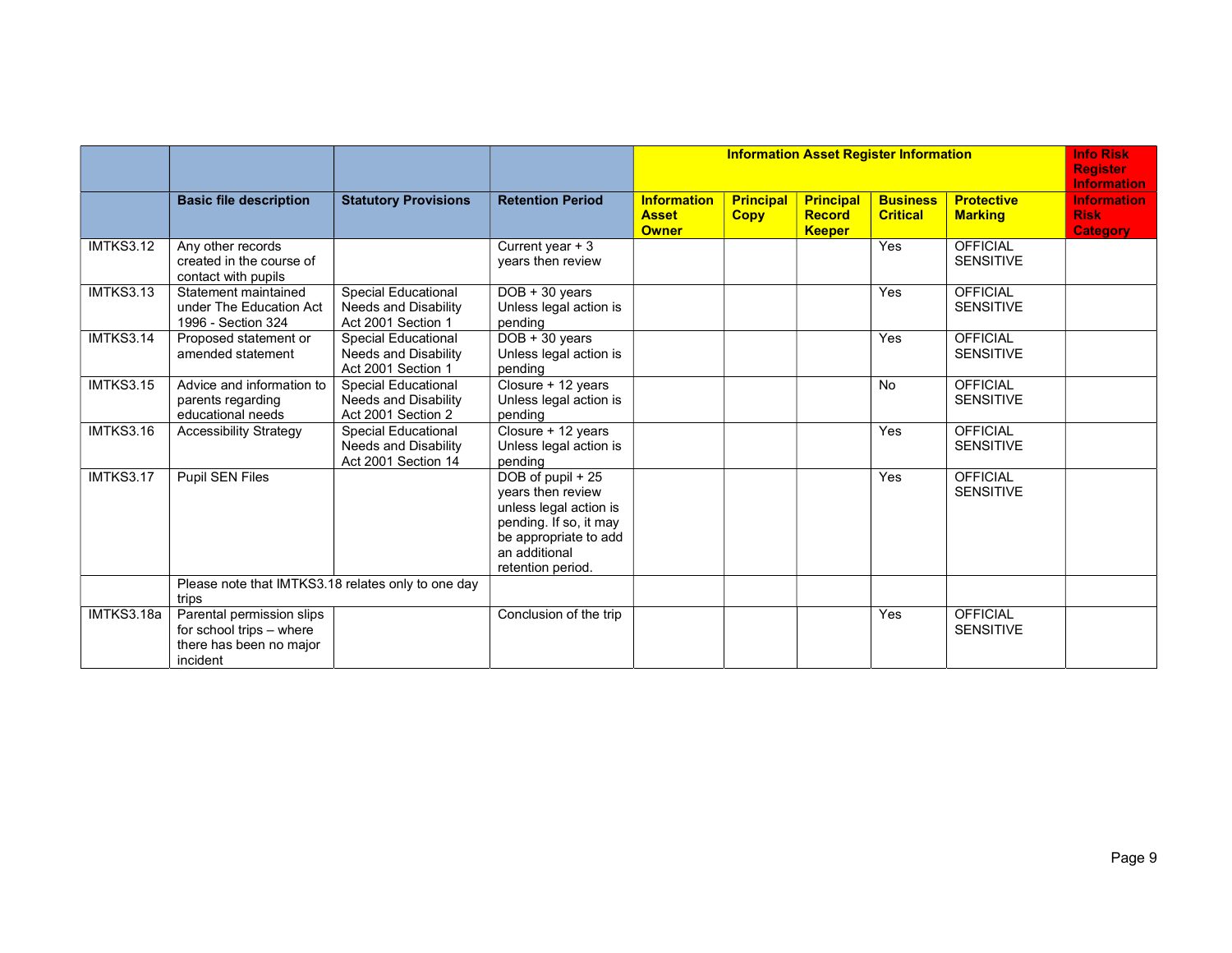|                  |                                                                                                                                                        |                                                                                                   |                                                                                                                                                                                                          |                                                    |                                 |                                                    | <b>Information Asset Register Information</b> |                                     | <b>Info Risk</b><br><b>Register</b><br><b>Information</b> |
|------------------|--------------------------------------------------------------------------------------------------------------------------------------------------------|---------------------------------------------------------------------------------------------------|----------------------------------------------------------------------------------------------------------------------------------------------------------------------------------------------------------|----------------------------------------------------|---------------------------------|----------------------------------------------------|-----------------------------------------------|-------------------------------------|-----------------------------------------------------------|
|                  | <b>Basic file description</b>                                                                                                                          | <b>Statutory Provisions</b>                                                                       | <b>Retention Period</b>                                                                                                                                                                                  | <b>Information</b><br><b>Asset</b><br><b>Owner</b> | <b>Principal</b><br><b>Copy</b> | <b>Principal</b><br><b>Record</b><br><b>Keeper</b> | <b>Business</b><br><b>Critical</b>            | <b>Protective</b><br><b>Marking</b> | <b>Information</b><br><b>Risk</b><br><b>Category</b>      |
| IMTKS3.18b       | Parental permission slips<br>for school trips - where<br>there has been a major<br>incident                                                            | Limitation Act 1980                                                                               | DOB of the pupil<br>involved in the<br>incident + 25 years<br>The permission slips<br>for all pupils on the<br>trip need to be<br>retained to show that<br>the rules had been<br>followed for all pupils |                                                    |                                 |                                                    | Yes                                           | <b>OFFICIAL</b><br><b>SENSITIVE</b> |                                                           |
| IMTKS3.19        | All records relating to the<br>organization of school<br>residential trips                                                                             | Limitation Act 1980                                                                               | Date of the<br>residential visit + a<br>minimum of 6 years<br>then review                                                                                                                                |                                                    |                                 |                                                    | Yes                                           | <b>OFFICIAL</b><br><b>SENSITIVE</b> |                                                           |
| <b>IMTKS3.20</b> | <b>Primary Schools Records</b><br>created by schools to<br>obtain approval to run an<br><b>Educational Visit outside</b><br>the Classroom <sup>3</sup> | 3 part supplement to<br>the Health & Safety of<br>Pupils on Educational<br>Visits (HASPEV) (1998) | Date of visit + 14<br>years <sup>4</sup>                                                                                                                                                                 |                                                    |                                 |                                                    | Yes                                           | <b>OFFICIAL</b><br><b>SENSITIVE</b> |                                                           |
| <b>IMTKS3.21</b> | Secondary Schools<br>Records created by<br>schools to obtain<br>approval to run an<br><b>Educational Visit outside</b><br>the Classroom <sup>3</sup>   | 3 part supplement to<br>the Health & Safety of<br>Pupils on Educational<br>Visits (HASPEV) (1998) | Date of visit + 10<br>years <sup>4</sup>                                                                                                                                                                 |                                                    |                                 |                                                    | Yes                                           | <b>OFFICIAL</b><br><b>SENSITIVE</b> |                                                           |
| <b>IMTKS3.22</b> | Walking Bus registers                                                                                                                                  |                                                                                                   | Date of register $+3$<br>vears <sup>5</sup>                                                                                                                                                              |                                                    |                                 |                                                    | Yes                                           | <b>OFFICIAL</b><br><b>SENSITIVE</b> |                                                           |

<sup>&</sup>lt;sup>3</sup> including GOF1 and GOF2 and data entered on the e-go system<br><sup>4</sup> This retention period has been set in agreement with the Safeguarding Children's Officer<br><sup>5</sup> This takes into account the fact that if there is an incident time required for accident reporting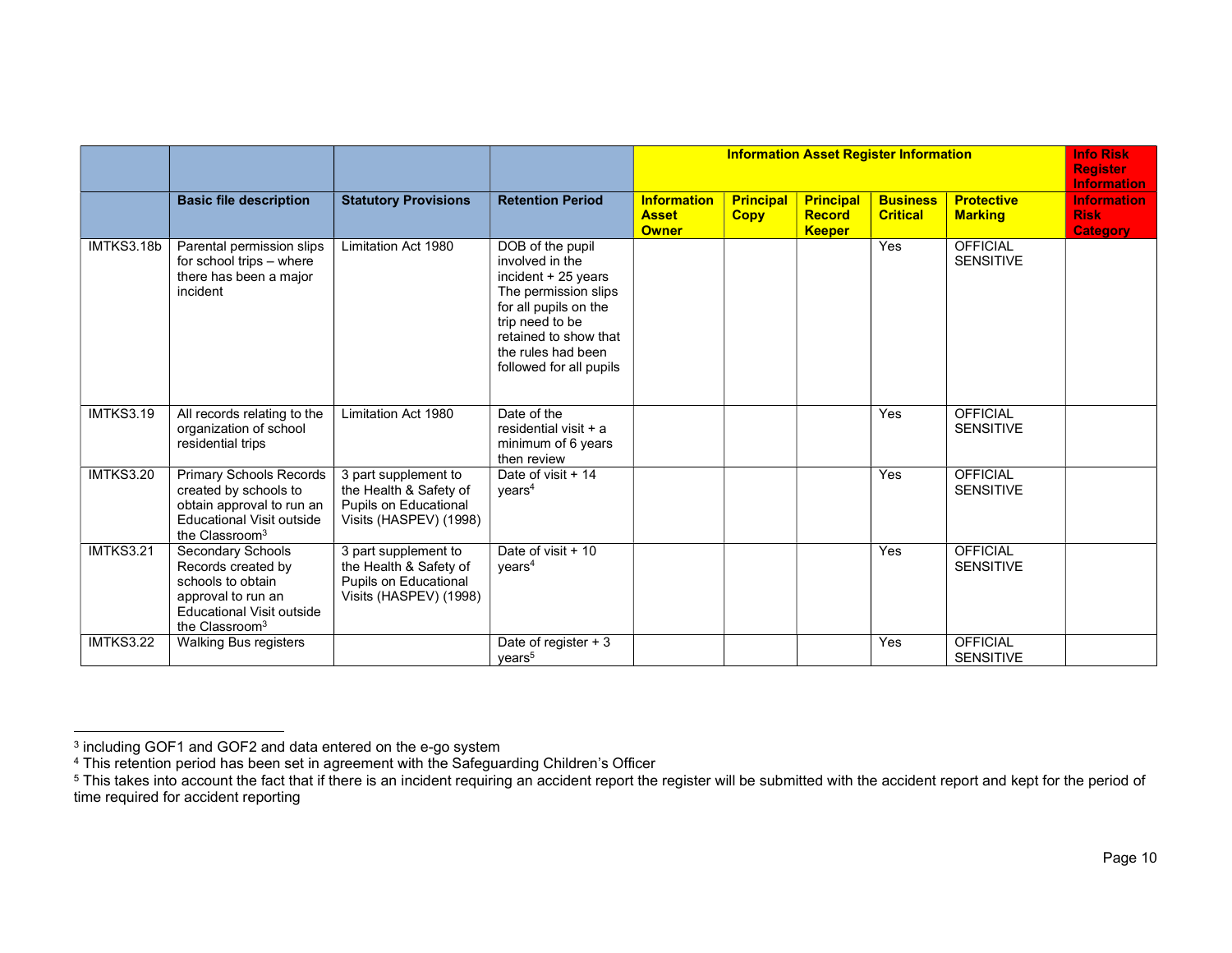# IMTKS 4 Alternative Curriculum

|                  |                                                                                                                                          |                             |                             |                                                    |                                 |                                                    | <b>Information Asset Register Information</b> |                                                    | <b>Info Risk</b><br><b>Register</b><br><b>Information</b> |
|------------------|------------------------------------------------------------------------------------------------------------------------------------------|-----------------------------|-----------------------------|----------------------------------------------------|---------------------------------|----------------------------------------------------|-----------------------------------------------|----------------------------------------------------|-----------------------------------------------------------|
|                  | <b>Basic file description</b>                                                                                                            | <b>Statutory Provisions</b> | <b>Retention Period</b>     | <b>Information</b><br><b>Asset</b><br><b>Owner</b> | <b>Principal</b><br><b>Copy</b> | <b>Principal</b><br><b>Record</b><br><b>Keeper</b> | <b>Business</b><br><b>Critical</b>            | <b>Protective</b><br><b>Marking</b>                | <b>Information</b><br><b>Risk</b><br><b>Category</b>      |
| IMTKS4.1         | Curriculum development                                                                                                                   |                             | Current year $+6$<br>years  |                                                    |                                 |                                                    | <b>No</b>                                     | <b>NOT</b><br><b>PROTECTIVELY</b><br><b>MARKED</b> |                                                           |
| IMTKS4.2         | Curriculum returns                                                                                                                       |                             | Current year $+3$<br>years  |                                                    |                                 |                                                    | <b>No</b>                                     | <b>NOT</b><br><b>PROTECTIVELY</b><br><b>MARKED</b> |                                                           |
| IMTKS4.3         | School syllabus                                                                                                                          |                             | Current year then<br>review |                                                    |                                 |                                                    | <b>No</b>                                     | <b>NOT</b><br><b>PROTECTIVELY</b><br><b>MARKED</b> |                                                           |
| IMTKS4.4         | Schemes of work                                                                                                                          |                             | Current year then<br>review |                                                    |                                 |                                                    | <b>No</b>                                     | <b>NOT</b><br><b>PROTECTIVELY</b><br><b>MARKED</b> |                                                           |
| IMTKS4.5         | Timetable                                                                                                                                |                             | Current year then<br>review |                                                    |                                 |                                                    | <b>No</b>                                     | <b>NOT</b><br><b>PROTECTIVELY</b><br><b>MARKED</b> |                                                           |
| IMTKS4.6         | Class record books                                                                                                                       |                             | Current year then<br>review |                                                    |                                 |                                                    | <b>No</b>                                     | <b>NOT</b><br><b>PROTECTIVELY</b><br><b>MARKED</b> |                                                           |
| IMTKS4.7         | <b>Mark Books</b>                                                                                                                        |                             | Current year then<br>review |                                                    |                                 |                                                    | <b>No</b>                                     | <b>NOT</b><br><b>PROTECTIVELY</b><br><b>MARKED</b> |                                                           |
| IMTKS4.8         | Record of homework set                                                                                                                   |                             | Current year then<br>review |                                                    |                                 |                                                    | <b>No</b>                                     | <b>NOT</b><br><b>PROTECTIVELY</b><br><b>MARKED</b> |                                                           |
| IMTKS4.9         | Pupils' work                                                                                                                             |                             | Current year then<br>review |                                                    |                                 |                                                    | <b>No</b>                                     | <b>NOT</b><br><b>PROTECTIVELY</b><br><b>MARKED</b> |                                                           |
| <b>IMTKS4.10</b> | SATS records including<br>examination results. Exam<br>papers should only be<br>retained if they are required<br>to evidence the results |                             | Current year $+6$<br>years  |                                                    |                                 |                                                    | Yes                                           | <b>OFFICIAL</b><br><b>SENSITIVE</b>                |                                                           |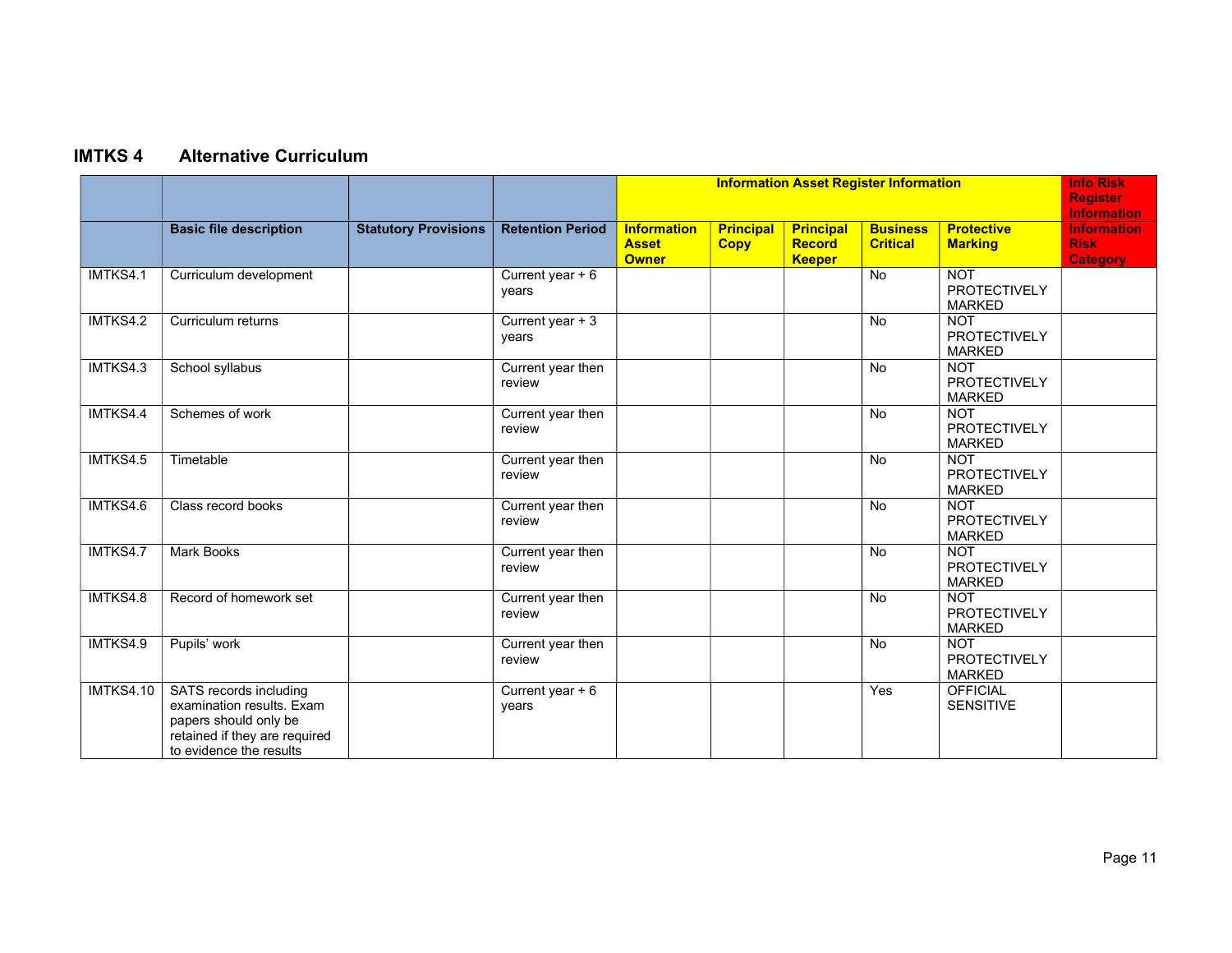#### IMTKS5 Personnel Records Held in Schools

|           |                                                                    |                                                                                  |                                                                                                                                                           |                                                    |                                 |                                                    | <b>Information Asset Register Information</b> |                                     | <b>Info Risk</b><br><b>Register</b><br><b>Information</b> |
|-----------|--------------------------------------------------------------------|----------------------------------------------------------------------------------|-----------------------------------------------------------------------------------------------------------------------------------------------------------|----------------------------------------------------|---------------------------------|----------------------------------------------------|-----------------------------------------------|-------------------------------------|-----------------------------------------------------------|
|           | <b>Basic file description</b>                                      | <b>Statutory Provisions</b>                                                      | <b>Retention Period</b>                                                                                                                                   | <b>Information</b><br><b>Asset</b><br><b>Owner</b> | <b>Principal</b><br><b>Copy</b> | <b>Principal</b><br><b>Record</b><br><b>Keeper</b> | <b>Business</b><br><b>Critical</b>            | <b>Protective</b><br><b>Marking</b> | <b>Information</b><br><b>Risk</b><br><b>Category</b>      |
| IMTKS5.1  | Timesheets, sick pay                                               | <b>Financial Regulations</b>                                                     | Current year $+6$ years                                                                                                                                   |                                                    |                                 |                                                    | Yes                                           | <b>OFFICIAL</b><br><b>SENSITIVE</b> |                                                           |
| IMTKS5.2  | <b>Staff Personal files</b>                                        |                                                                                  | Termination $+7$ years <sup>6</sup>                                                                                                                       |                                                    |                                 |                                                    | Yes                                           | <b>OFFICIAL</b><br><b>SENSITIVE</b> |                                                           |
| IMTKS5.3  | Interview notes and<br>recruitment records                         |                                                                                  | Date of interview $+6$<br>months                                                                                                                          |                                                    |                                 |                                                    | $\bar{Y}$ es                                  | <b>OFFICIAL</b><br><b>SENSITIVE</b> |                                                           |
| IMTKS5.4a | Pre-employment vetting<br>information (including<br>DBS checks)    | <b>DBS</b> guidelines                                                            | Date of check $+6$<br>months                                                                                                                              |                                                    |                                 |                                                    | Yes                                           | <b>OFFICIAL</b><br><b>SENSITIVE</b> |                                                           |
|           | for DBS purposes.                                                  | Please note that schools must not keep copies of the documents which are checked |                                                                                                                                                           |                                                    |                                 |                                                    |                                               |                                     |                                                           |
| IMTKS5.4b | Right to Work in the UK<br>checks                                  | https://www.gov.uk/check-job-<br>applicant-right-to-work                         | Termination of<br>employment + 2 years                                                                                                                    |                                                    |                                 |                                                    | Yes                                           | <b>OFFICIAL</b><br><b>SENSITIVE</b> |                                                           |
| IMTKS5.5  | Disciplinary<br>proceedings: case not<br>found                     |                                                                                  | Take advice from<br>Personnel if the<br>proceedings were child<br>protection related<br>otherwise destroy<br>immediately at the<br>conclusion of the case |                                                    |                                 |                                                    | Yes                                           | <b>OFFICIAL</b><br><b>SENSITIVE</b> |                                                           |
| IMTKS5.6  | <b>Disciplinary</b><br>proceedings: written<br>warning - level two |                                                                                  | Date of warning + 12<br>months $7$                                                                                                                        |                                                    |                                 |                                                    | Yes                                           | <b>OFFICIAL</b><br><b>SENSITIVE</b> |                                                           |
| IMTKS5.7  | Disciplinary<br>proceedings: written<br>warning - level one        |                                                                                  | Date of warning $+6$<br>months <sup>7</sup>                                                                                                               |                                                    |                                 |                                                    | Yes                                           | <b>OFFICIAL</b><br><b>SENSITIVE</b> |                                                           |
| IMTKS5.8  | Disciplinary<br>proceedings: oral<br>warning                       |                                                                                  | Date of warning $+6$<br>months <sup>7</sup>                                                                                                               |                                                    |                                 |                                                    | Yes                                           | <b>OFFICIAL</b><br><b>SENSITIVE</b> |                                                           |

<sup>&</sup>lt;sup>6</sup> These files should be subject to KCC's open file policy where the employees are employed by Kent County Council as the Local Authority<br><sup>7</sup> If this information has been added to an individual's personnel file, it must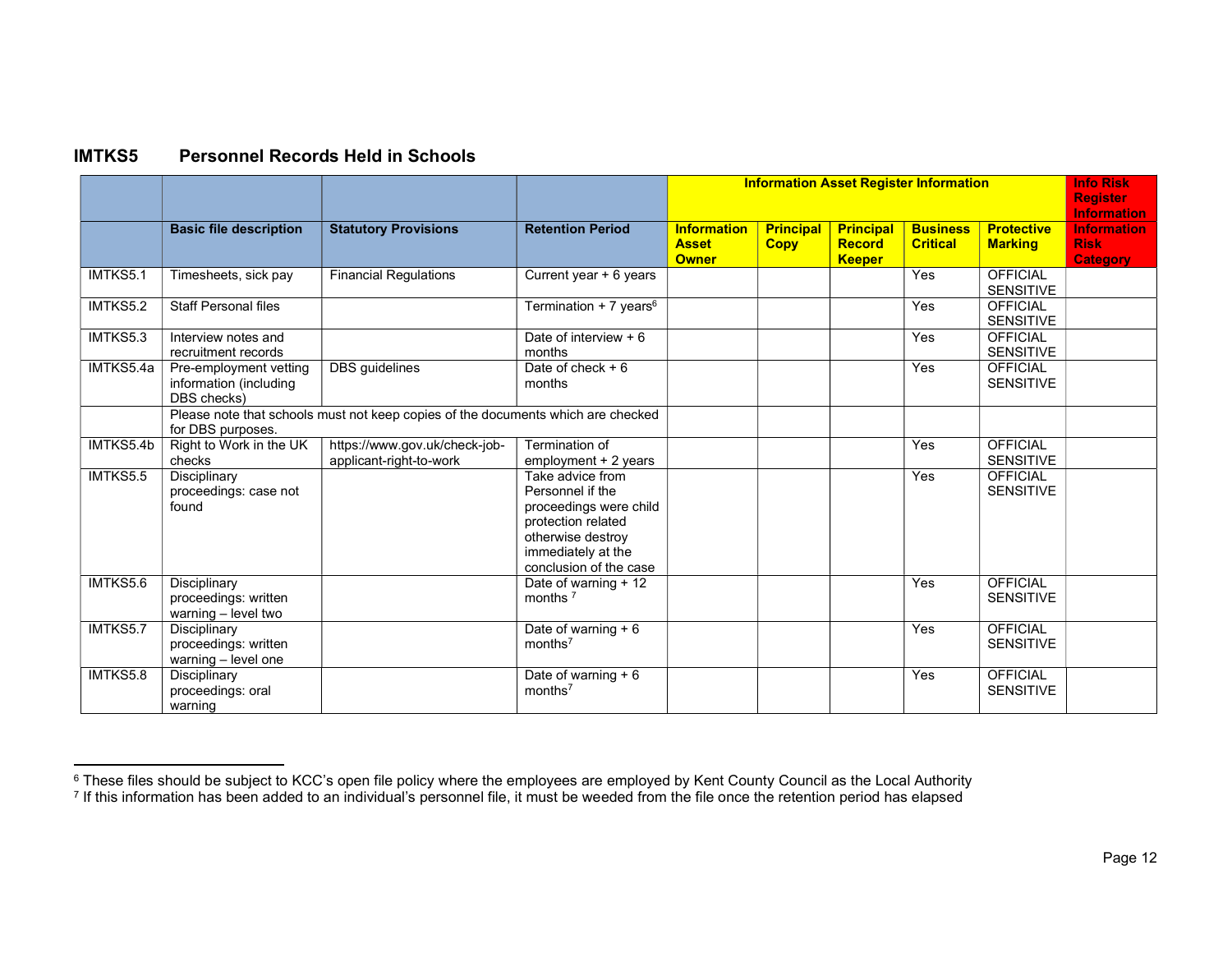|                  |                                                                                                                       |                                                                                                               |                                                                                                                                                                                                                                                        |                                                    |                                 |                                                    | <b>Information Asset Register Information</b> |                                     | <b>Info Risk</b><br><b>Register</b><br><b>Information</b> |
|------------------|-----------------------------------------------------------------------------------------------------------------------|---------------------------------------------------------------------------------------------------------------|--------------------------------------------------------------------------------------------------------------------------------------------------------------------------------------------------------------------------------------------------------|----------------------------------------------------|---------------------------------|----------------------------------------------------|-----------------------------------------------|-------------------------------------|-----------------------------------------------------------|
|                  | <b>Basic file description</b>                                                                                         | <b>Statutory Provisions</b>                                                                                   | <b>Retention Period</b>                                                                                                                                                                                                                                | <b>Information</b><br><b>Asset</b><br><b>Owner</b> | <b>Principal</b><br><b>Copy</b> | <b>Principal</b><br><b>Record</b><br><b>Keeper</b> | <b>Business</b><br><b>Critical</b>            | <b>Protective</b><br><b>Marking</b> | <b>Information</b><br><b>Risk</b><br><b>Category</b>      |
| IMTKS5.9         | Disciplinary<br>proceedings: final<br>warning                                                                         |                                                                                                               | Date of warning + 18<br>months <sup>7</sup>                                                                                                                                                                                                            |                                                    |                                 |                                                    | Yes                                           | <b>OFFICIAL</b><br><b>SENSITIVE</b> |                                                           |
| <b>IMTKS5.10</b> | Records relating to<br>accident/injury at work                                                                        |                                                                                                               | Date of incident + 12<br>years <sup>8</sup>                                                                                                                                                                                                            |                                                    |                                 |                                                    | Yes                                           | <b>OFFICIAL</b><br><b>SENSITIVE</b> |                                                           |
| <b>IMTKS5.11</b> | Annual appraisal or<br>assessment records                                                                             |                                                                                                               | Current year + 5 years                                                                                                                                                                                                                                 |                                                    |                                 |                                                    | Yes                                           | <b>OFFICIAL</b><br><b>SENSITIVE</b> |                                                           |
| <b>IMTKS5.12</b> | Salary cards                                                                                                          |                                                                                                               | Last date of<br>$employment + 85$<br>years                                                                                                                                                                                                             |                                                    |                                 |                                                    | Yes                                           | <b>OFFICIAL</b><br><b>SENSITIVE</b> |                                                           |
| <b>IMTKS5.13</b> | Maternity pay records                                                                                                 | <b>Statutory Maternity Pay</b><br>(General) Regulations 1986<br>(SI 1986/1960), revised 1999<br>(SI 1999/567) | Current year + 3yrs                                                                                                                                                                                                                                    |                                                    |                                 |                                                    | Yes                                           | <b>OFFICIAL</b><br><b>SENSITIVE</b> |                                                           |
| IMTKS5.14        | Records held under<br><b>Retirement Benefits</b><br>Schemes (Information<br>Powers) Regulations<br>1995               |                                                                                                               | Current year + 6 years                                                                                                                                                                                                                                 |                                                    |                                 |                                                    | Yes                                           | <b>OFFICIAL</b><br><b>SENSITIVE</b> |                                                           |
| <b>IMTKS5.15</b> | Proofs of identity<br>collected as part of the<br>process of checking<br>"portable" enhanced<br><b>DBS</b> disclosure |                                                                                                               | Where possible these<br>should be checked<br>and a note kept of<br>what was seen and<br>what has been<br>checked. If it is felt<br>necessary to keep<br>copy documentation<br>then this should be<br>placed on the member<br>of staff's personal file. |                                                    |                                 |                                                    | Yes                                           | <b>OFFICIAL</b><br><b>SENSITIVE</b> |                                                           |

<sup>&</sup>lt;sup>8</sup> In the case of serious accidents a further retention period will need to be applied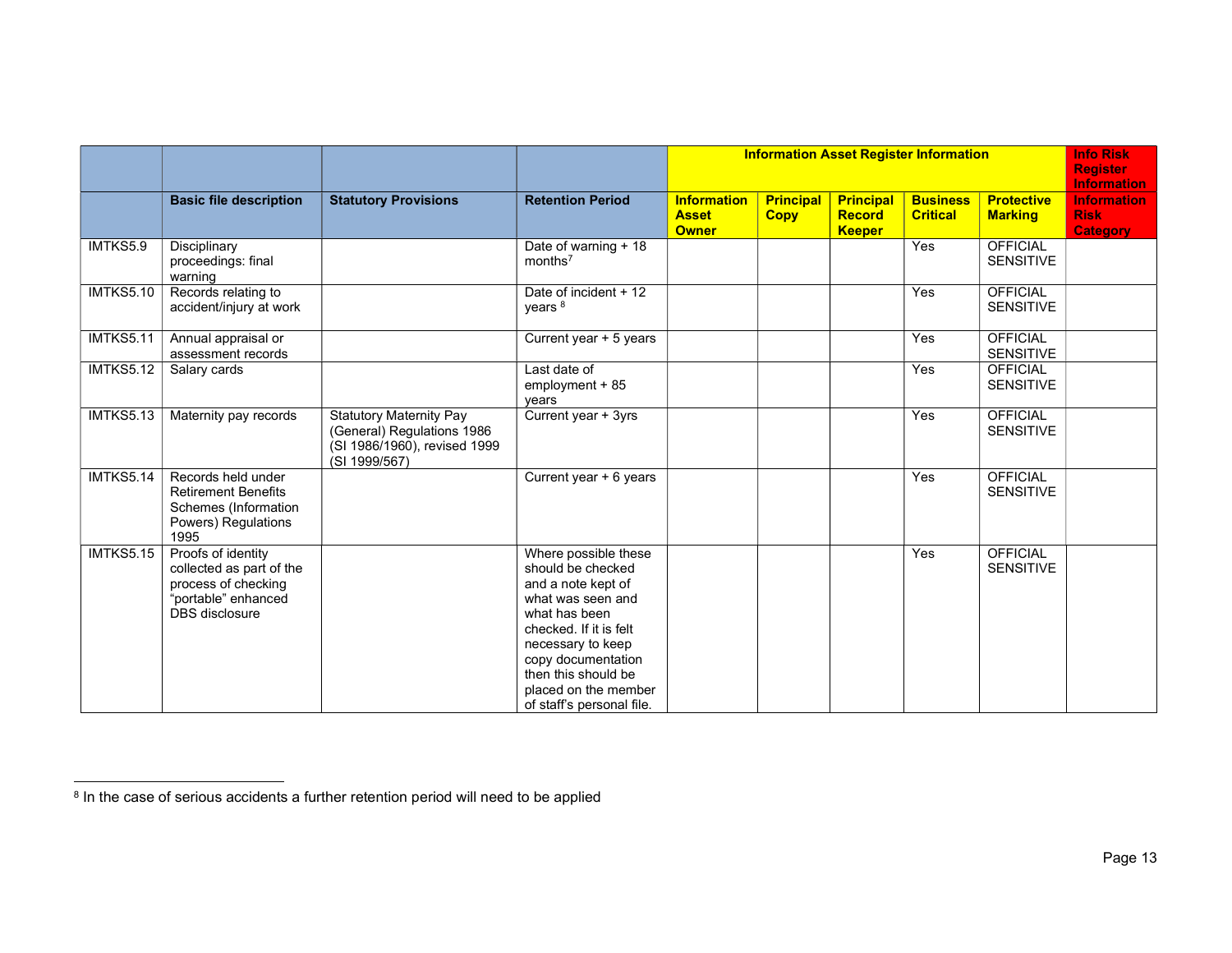|           |                                                                                                               |                                                                                                                                                                                                                                          |                                                                                                                                                    |                                                    | <b>Information Asset Register Information</b> |                                                    |                                    |                                     |                                                      |  |
|-----------|---------------------------------------------------------------------------------------------------------------|------------------------------------------------------------------------------------------------------------------------------------------------------------------------------------------------------------------------------------------|----------------------------------------------------------------------------------------------------------------------------------------------------|----------------------------------------------------|-----------------------------------------------|----------------------------------------------------|------------------------------------|-------------------------------------|------------------------------------------------------|--|
|           | <b>Basic file description</b>                                                                                 | <b>Statutory Provisions</b>                                                                                                                                                                                                              | <b>Retention Period</b>                                                                                                                            | <u>Information</u><br><b>Asset</b><br><b>Owner</b> | <b>Principal</b><br><b>Copy</b>               | <b>Principal</b><br><b>Record</b><br><b>Keeper</b> | <b>Business</b><br><b>Critical</b> | <b>Protective</b><br><b>Marking</b> | <b>Information</b><br><b>Risk</b><br><b>Category</b> |  |
| IMTKS5.16 | Records of allegations<br>about workers who have<br>been investigated and<br>found to be without<br>substance | Information Commissioner<br>Code of Practice: Employment<br>Records 2002 - "Child"<br>Protection Procedures for<br><b>Managing Allegations Against</b><br>Staff within Schools and<br><b>Education Services"</b><br>(September 2008) p17 | These records should<br>not normally be<br>retained once an<br>investigation has been<br>completed <sup>9</sup> .                                  |                                                    |                                               |                                                    | Yes                                | <b>OFFICIAL</b><br><b>SENSITIVE</b> |                                                      |  |
| IMTKS5.17 | Outcome of an<br>allegation made against<br>a staff member                                                    | Safeguarding Children in<br><b>Education Guidelines: Dealing</b><br>with Allegations of Abuse<br>against Teachers and Other<br>Staff Safeguarding Children in<br><b>Education and Safer</b><br>Recruitment 2007 Para 5.1                 | Until the person has<br>reached normal<br>retirement age or for a<br>period of 10 years<br>from the date of the<br>allegation if that is<br>longer |                                                    |                                               |                                                    | Yes                                | <b>OFFICIAL</b><br><b>SENSITIVE</b> |                                                      |  |

#### IMTKS6 Health and Safety

|          |                               |                                       |                            |                                                    | <b>Info Risk</b><br><b>Register</b><br><b>Information</b> |                                                    |                                    |                                     |                                               |
|----------|-------------------------------|---------------------------------------|----------------------------|----------------------------------------------------|-----------------------------------------------------------|----------------------------------------------------|------------------------------------|-------------------------------------|-----------------------------------------------|
|          | <b>Basic file description</b> | <b>Statutory Provisions</b>           | <b>Retention Period</b>    | <b>Information</b><br><b>Asset</b><br><b>Owner</b> | <b>Principal</b><br><b>Copy</b>                           | <b>Principal</b><br><b>Record</b><br><b>Keeper</b> | <b>Business</b><br><b>Critical</b> | <b>Protective</b><br><b>Marking</b> | <b>Information</b><br><b>Risk</b><br>Category |
| IMTKS6.1 | <b>Accessibility Plans</b>    | Disability Discrimination<br>Act 1995 | Current year $+6$<br>vears |                                                    |                                                           |                                                    | Yes                                | <b>OFFICIAL</b><br><b>SENSITIVE</b> |                                               |

 $^9$  There are some exceptions to this where for its own protection the employer has to keep a limited record that an allegation was received and investigated, for example where the allegation relates to abuse and the worker is employed to work with children or other vulnerable adults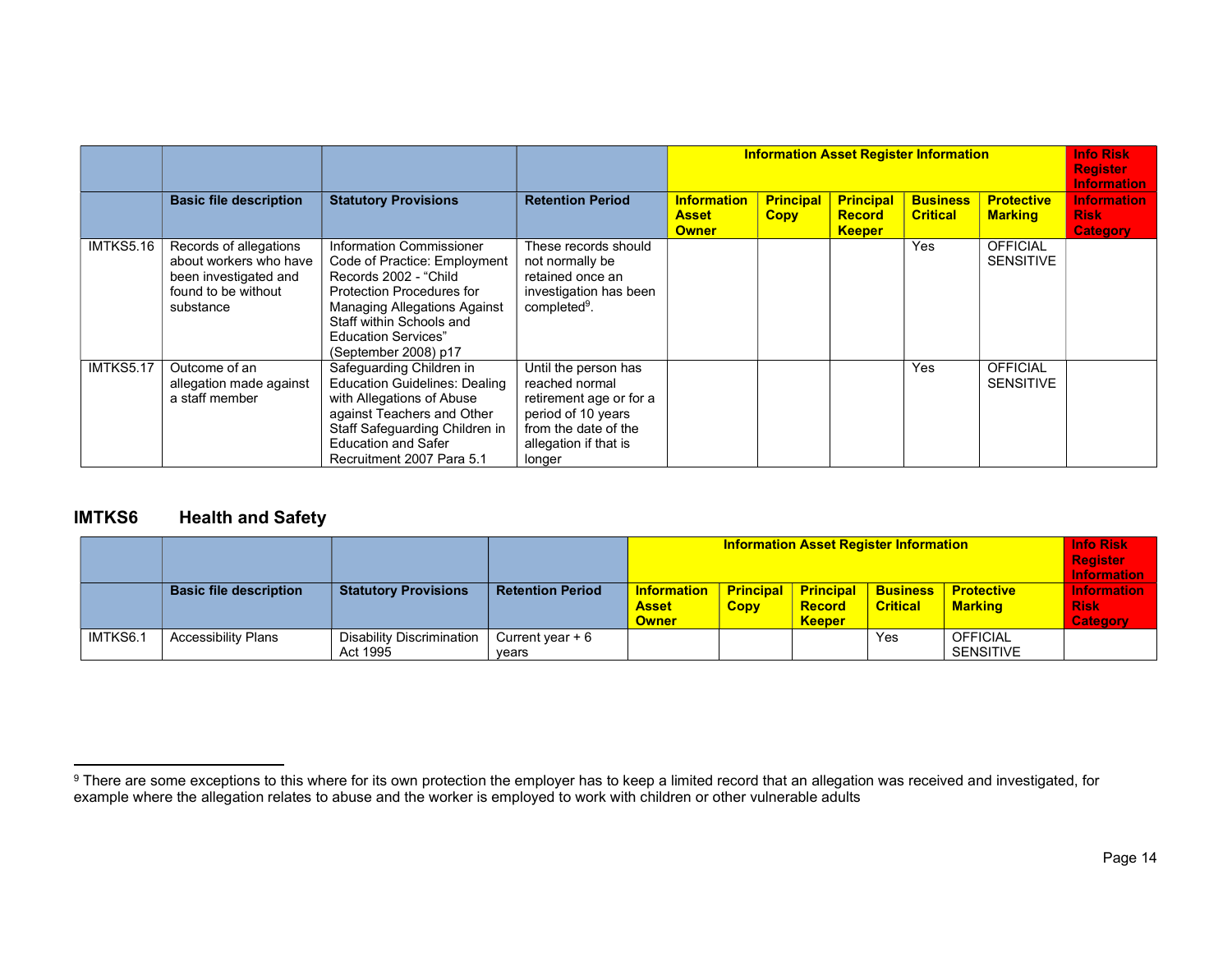|          |                                                                                                                          |                                                                                                                                                                                 |                                                                                                               |                                                    |                                 | <b>Information Asset Register Information</b>      |                                    |                                                    | <b>Info Risk</b><br><b>Register</b><br><b>Information</b> |
|----------|--------------------------------------------------------------------------------------------------------------------------|---------------------------------------------------------------------------------------------------------------------------------------------------------------------------------|---------------------------------------------------------------------------------------------------------------|----------------------------------------------------|---------------------------------|----------------------------------------------------|------------------------------------|----------------------------------------------------|-----------------------------------------------------------|
|          | <b>Basic file description</b>                                                                                            | <b>Statutory Provisions</b>                                                                                                                                                     | <b>Retention Period</b>                                                                                       | <b>Information</b><br><b>Asset</b><br><b>Owner</b> | <b>Principal</b><br><b>Copy</b> | <b>Principal</b><br><b>Record</b><br><b>Keeper</b> | <b>Business</b><br><b>Critical</b> | <b>Protective</b><br><b>Marking</b>                | <b>Information</b><br><b>Risk</b><br><b>Category</b>      |
| IMTKS6.2 | Accident Reporting -<br>Children                                                                                         | <b>Social Security (Claims</b><br>and Payments)<br>Regulations 1979<br>Regulation 25.<br>Social Security<br><b>Administration Act 1992</b><br>Section 8.<br>Limitation Act 1980 | Date of birth + 22<br>years where the<br>injured person is a<br>minor at the time of<br>the accident          |                                                    |                                 |                                                    | Yes                                | <b>OFFICIAL</b><br><b>SENSITIVE</b>                |                                                           |
| IMTKS6.3 | Accident Reporting -<br>Adults                                                                                           | Social Security (Claims<br>and Payments)<br>Regulations 1979<br>Regulation 25.<br>Social Security<br>Administration Act 1992<br>Section 8.<br>Limitation Act 1980               | Date of the accident<br>$+4$ years where the<br>injured person is an<br>adult at the time of<br>the accident: |                                                    |                                 |                                                    | Yes                                | <b>OFFICIAL</b><br><b>SENSITIVE</b>                |                                                           |
| IMTKS6.4 | <b>COSHH Risk</b><br>Assessments                                                                                         |                                                                                                                                                                                 | Date of creation + 40<br>years                                                                                |                                                    |                                 |                                                    | Yes                                | <b>NOT</b><br><b>PROTECTIVELY</b><br><b>MARKED</b> |                                                           |
| IMTKS6.5 | Incident reports                                                                                                         |                                                                                                                                                                                 | Current year + 20<br>years                                                                                    |                                                    |                                 |                                                    | Yes                                | <b>OFFICIAL</b><br><b>SENSITIVE</b>                |                                                           |
| IMTKS6.6 | <b>Policy Statements</b>                                                                                                 |                                                                                                                                                                                 | Date of expiry + 1<br>year                                                                                    |                                                    |                                 |                                                    | Yes                                | <b>NOT</b><br><b>PROTECTIVELY</b><br><b>MARKED</b> |                                                           |
| IMTKS6.7 | <b>Risk Assessments</b>                                                                                                  |                                                                                                                                                                                 | Current year + 3<br>years                                                                                     |                                                    |                                 |                                                    | Yes                                | <b>NOT</b><br><b>PROTECTIVELY</b><br><b>MARKED</b> |                                                           |
| IMTKS6.8 | Process of monitoring<br>areas where employees<br>and persons are likely to<br>have become in contact<br>with asbestos   |                                                                                                                                                                                 | Last action $+40$<br>years                                                                                    |                                                    |                                 |                                                    | Yes                                | <b>NOT</b><br>PROTECTIVELY<br><b>MARKED</b>        |                                                           |
| IMTKS6.9 | Process of monitoring of<br>areas where employees<br>and persons are likely to<br>have come in contact with<br>radiation |                                                                                                                                                                                 | Last action $+50$<br>years                                                                                    |                                                    |                                 |                                                    | Yes                                | <b>NOT</b><br><b>PROTECTIVELY</b><br><b>MARKED</b> |                                                           |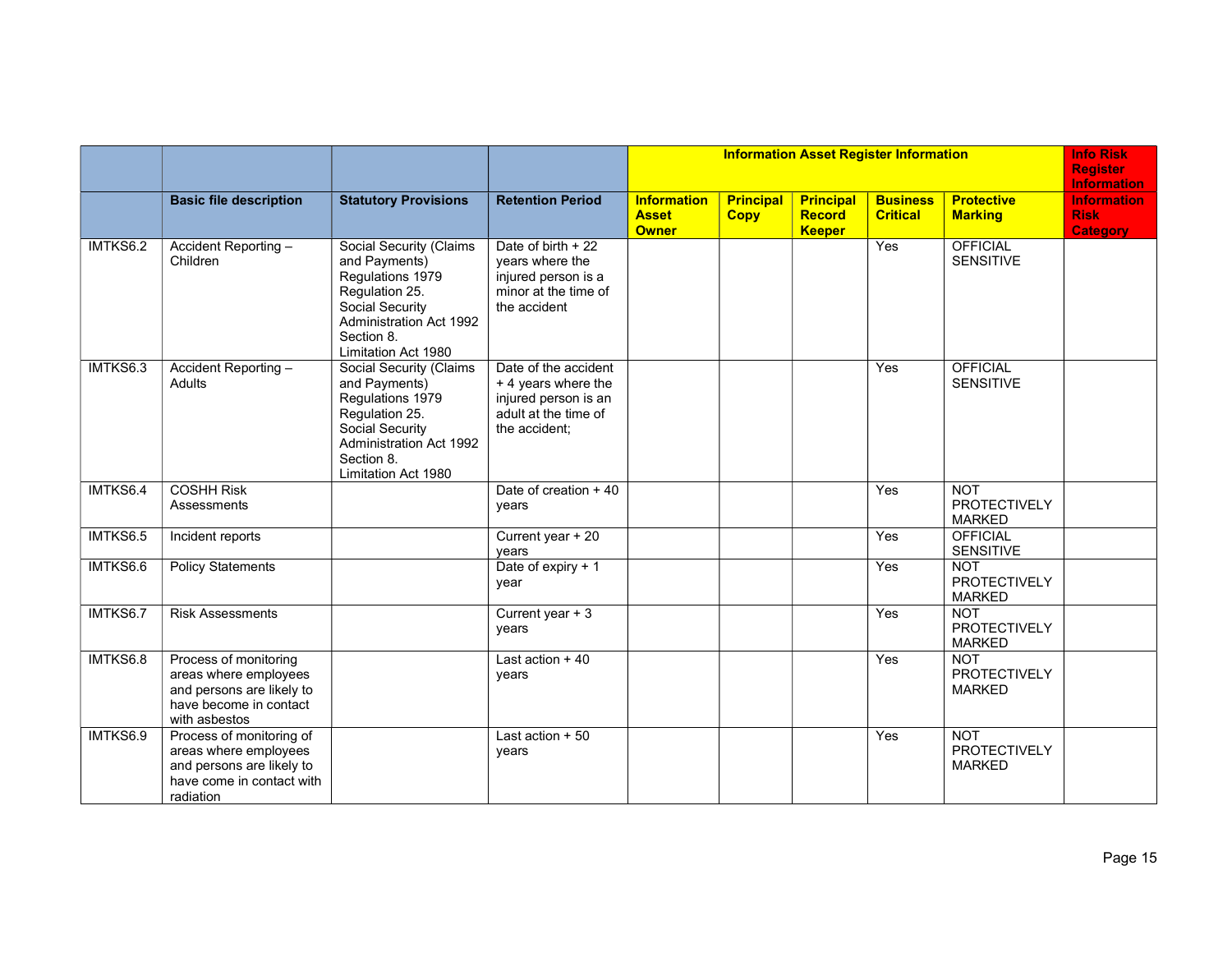|           |                               |                             |                            |                                                    | <b>Info Risk</b><br><b>Register</b><br><b>Information</b> |                                                    |                                    |                                                    |                                                      |
|-----------|-------------------------------|-----------------------------|----------------------------|----------------------------------------------------|-----------------------------------------------------------|----------------------------------------------------|------------------------------------|----------------------------------------------------|------------------------------------------------------|
|           | <b>Basic file description</b> | <b>Statutory Provisions</b> | <b>Retention Period</b>    | <b>Information</b><br><b>Asset</b><br><b>Owner</b> | <b>Principal</b><br><b>Copy</b>                           | <b>Principal</b><br><b>Record</b><br><b>Keeper</b> | <b>Business</b><br><b>Critical</b> | <b>Protective</b><br><b>Marking</b>                | <b>Information</b><br><b>Risk</b><br><b>Category</b> |
| IMTKS6.10 | Fire Precautions log<br>books |                             | Current year $+6$<br>vears |                                                    |                                                           |                                                    | Yes                                | <b>NOT</b><br><b>PROTECTIVELY</b><br><b>MARKED</b> |                                                      |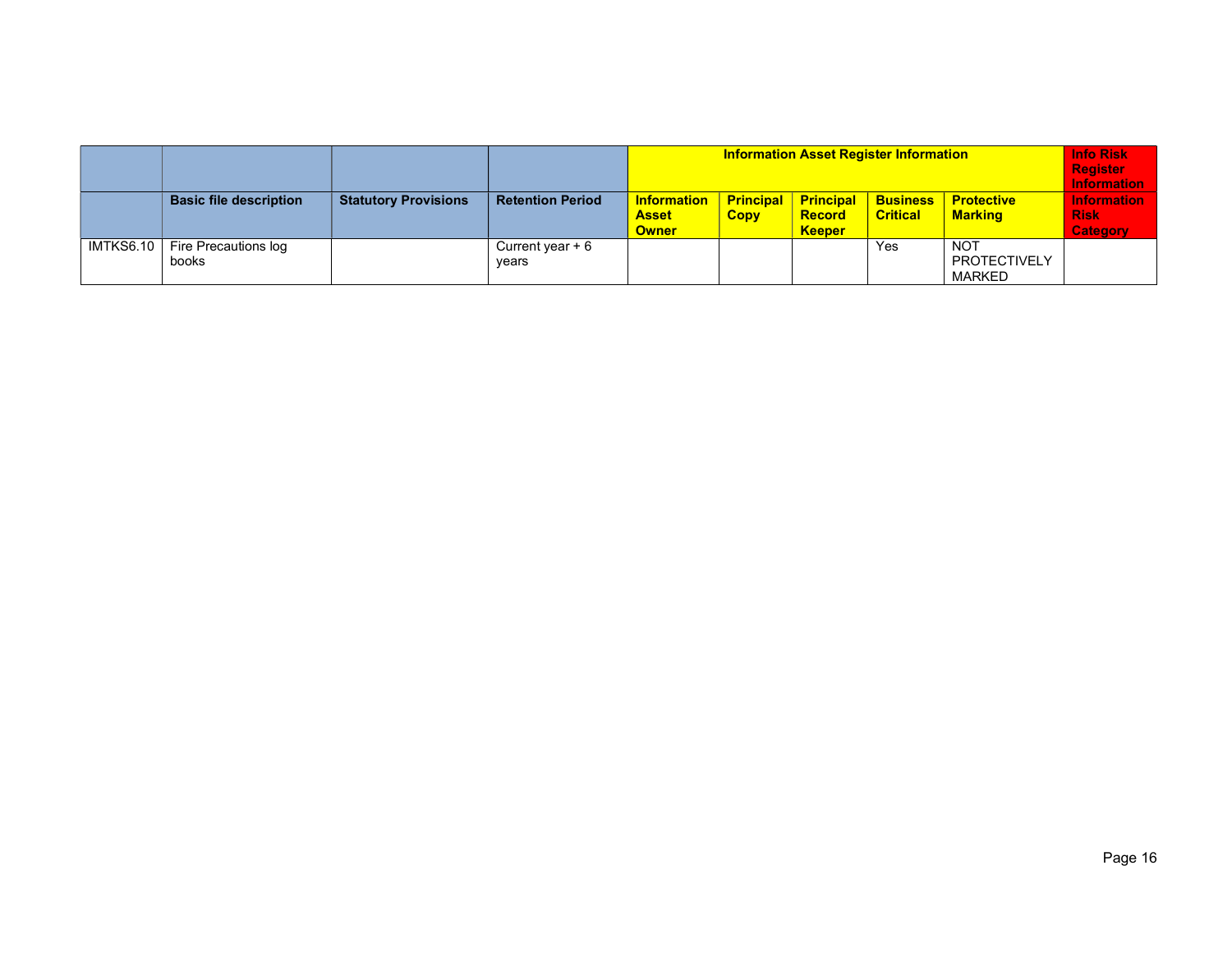# IMTKS7 Administrative

|          |                                            |                             |                                     |                                          |                                 |                                                    | <b>Information Asset Register Information</b> |                                                    | <b>Info Risk</b><br><b>Register</b><br><b>Information</b> |
|----------|--------------------------------------------|-----------------------------|-------------------------------------|------------------------------------------|---------------------------------|----------------------------------------------------|-----------------------------------------------|----------------------------------------------------|-----------------------------------------------------------|
|          | <b>Basic file description</b>              | <b>Statutory Provisions</b> | <b>Retention Period</b>             | <b>Information</b><br><b>Asset Owner</b> | <b>Principal</b><br><b>Copy</b> | <b>Principal</b><br><b>Record</b><br><b>Keeper</b> | <b>Business</b><br><b>Critical</b>            | <b>Protective</b><br><b>Marking</b>                | <b>Information</b><br><b>Risk</b><br><b>Category</b>      |
| IMTKS7.1 | <b>Employer's Liability</b><br>certificate |                             | Closure of the<br>school + 40 years |                                          |                                 |                                                    | Yes                                           | <b>NOT</b><br><b>PROTECTIVELY</b><br><b>MARKED</b> |                                                           |
| IMTKS7.2 | Inventories of<br>equipment and furniture  |                             | Current year $+6$<br>years          |                                          |                                 |                                                    | <b>No</b>                                     | <b>NOT</b><br><b>PROTECTIVELY</b><br><b>MARKED</b> |                                                           |
| IMTKS7.3 | School<br>brochure/prospectus              |                             | Current year + 3<br>years           |                                          |                                 |                                                    | <b>No</b>                                     | <b>NOT</b><br><b>PROTECTIVELY</b><br><b>MARKED</b> |                                                           |
| IMTKS7.4 | General file series                        |                             | Current year + 5<br>years           |                                          |                                 |                                                    | <b>No</b>                                     | <b>NOT</b><br><b>PROTECTIVELY</b><br><b>MARKED</b> |                                                           |
| IMTKS7.5 | Circulars<br>(staff/parents/pupils)        |                             | Current year + 1<br>year            |                                          |                                 |                                                    | <b>No</b>                                     | <b>NOT</b><br><b>PROTECTIVELY</b><br><b>MARKED</b> |                                                           |
| IMTKS7.6 | Newsletters, ephemera                      |                             | Current year + 1<br>year            |                                          |                                 |                                                    | <b>No</b>                                     | <b>NOT</b><br><b>PROTECTIVELY</b><br><b>MARKED</b> |                                                           |
| IMTKS7.7 | Visitors book                              |                             | Current year $+2$<br>years          |                                          |                                 |                                                    | <b>No</b>                                     | <b>NOT</b><br><b>PROTECTIVELY</b><br><b>MARKED</b> |                                                           |
| IMTKS7.8 | <b>PTA/Old Pupils</b><br>Associations      |                             | Current year + 6<br>years           |                                          |                                 |                                                    | <b>No</b>                                     | <b>NOT</b><br><b>PROTECTIVELY</b><br><b>MARKED</b> |                                                           |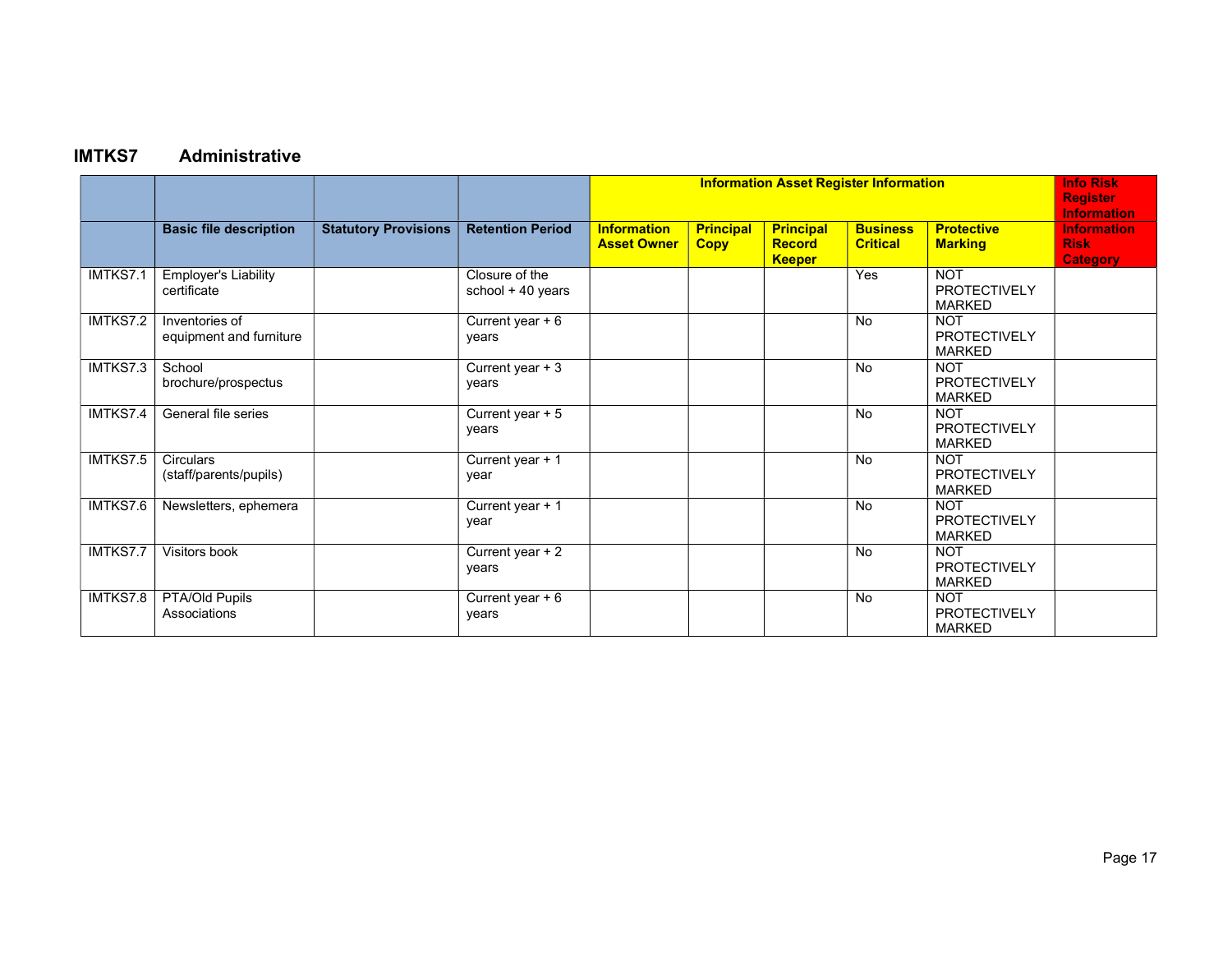# IMTKS8 Financial Records Held in Schools

|                  |                                                                                |                              |                                                                                                                          |                                                    |                                 |                                                    | <b>Information Asset Register Information</b> |                                                    | <b>Info Risk</b><br><b>Register</b><br><b>Information</b> |
|------------------|--------------------------------------------------------------------------------|------------------------------|--------------------------------------------------------------------------------------------------------------------------|----------------------------------------------------|---------------------------------|----------------------------------------------------|-----------------------------------------------|----------------------------------------------------|-----------------------------------------------------------|
|                  | <b>Basic file description</b>                                                  | <b>Statutory Provisions</b>  | <b>Retention Period</b>                                                                                                  | <b>Information</b><br><b>Asset</b><br><b>Owner</b> | <b>Principal</b><br><b>Copy</b> | <b>Principal</b><br><b>Record</b><br><b>Keeper</b> | <b>Business</b><br><b>Critical</b>            | <b>Protective</b><br><b>Marking</b>                | <b>Information</b><br><b>Risk</b><br><b>Category</b>      |
| IMTKS8.1         | <b>Annual Accounts</b>                                                         | <b>Financial Regulations</b> | Current year + 6 years                                                                                                   |                                                    |                                 |                                                    | Yes                                           | <b>NOT</b><br><b>PROTECTIVELY</b><br><b>MARKED</b> |                                                           |
| IMTKS8.2         | Loans and grants                                                               | <b>Financial Regulations</b> | Date of last payment<br>on loan + 12 years<br>then review to see<br>whether a further<br>retention period is<br>required |                                                    |                                 |                                                    | Yes                                           | <b>NOT</b><br><b>PROTECTIVELY</b><br><b>MARKED</b> |                                                           |
| IMTKS8.3         | Contracts - under seal                                                         |                              | Contract completion<br>date + 12 years                                                                                   |                                                    |                                 |                                                    | Yes                                           | <b>NOT</b><br><b>PROTECTIVELY</b><br><b>MARKED</b> |                                                           |
| IMTKS8.4         | Contracts - under<br>signature                                                 |                              | Contract completion<br>date $+6$ years                                                                                   |                                                    |                                 |                                                    | Yes                                           | <b>NOT</b><br><b>PROTECTIVELY</b><br><b>MARKED</b> |                                                           |
| IMTKS8.5         | Contracts - monitoring<br>records                                              |                              | Current year + 2 years                                                                                                   |                                                    |                                 |                                                    | Yes                                           | <b>NOT</b><br><b>PROTECTIVELY</b><br><b>MARKED</b> |                                                           |
| IMTKS8.6         | Copy orders                                                                    |                              | Current year + 2 years                                                                                                   |                                                    |                                 |                                                    | No                                            | <b>NOT</b><br><b>PROTECTIVELY</b><br><b>MARKED</b> |                                                           |
| IMTKS8.7         | Budget reports, budget<br>monitoring etc                                       |                              | Current year + 3 years                                                                                                   |                                                    |                                 |                                                    | Yes                                           | <b>NOT</b><br><b>PROTECTIVELY</b><br><b>MARKED</b> |                                                           |
| IMTKS8.8         | Invoice, receipts and<br>other records covered by<br>the Financial Regulations | <b>Financial Regulations</b> | Current year + 6 years                                                                                                   |                                                    |                                 |                                                    | Yes                                           | <b>NOT</b><br><b>PROTECTIVELY</b><br><b>MARKED</b> |                                                           |
| IMTKS8.9         | Annual Budget and<br>background papers                                         |                              | Current year + 6 years                                                                                                   |                                                    |                                 |                                                    | Yes                                           | <b>NOT</b><br>PROTECTIVELY<br><b>MARKED</b>        |                                                           |
| <b>IMTKS8.10</b> | Order books and<br>requisitions                                                |                              | Current year + 6 years                                                                                                   |                                                    |                                 |                                                    | Yes                                           | <b>NOT</b><br><b>PROTECTIVELY</b><br><b>MARKED</b> |                                                           |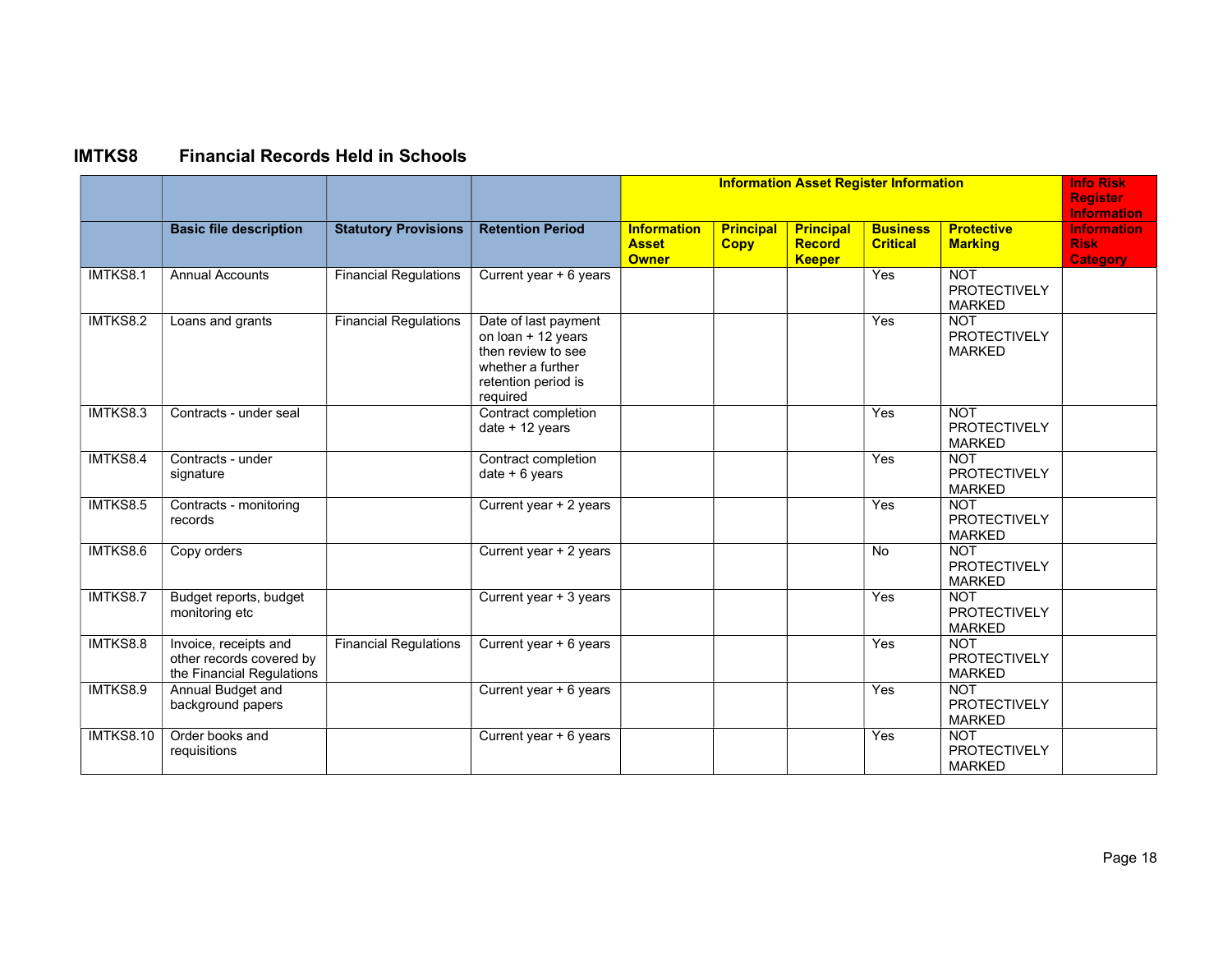|                  |                                                                |                              |                              |                                                    | <b>Information Asset Register Information</b> |                                                    |                                    |                                                    |                                                      |  |
|------------------|----------------------------------------------------------------|------------------------------|------------------------------|----------------------------------------------------|-----------------------------------------------|----------------------------------------------------|------------------------------------|----------------------------------------------------|------------------------------------------------------|--|
|                  | <b>Basic file description</b>                                  | <b>Statutory Provisions</b>  | <b>Retention Period</b>      | <b>Information</b><br><b>Asset</b><br><b>Owner</b> | <b>Principal</b><br><b>Copy</b>               | <b>Principal</b><br><b>Record</b><br><b>Keeper</b> | <b>Business</b><br><b>Critical</b> | <b>Protective</b><br><b>Marking</b>                | <b>Information</b><br><b>Risk</b><br><b>Category</b> |  |
| IMTKS8.11        | <b>Delivery Documentation</b>                                  |                              | Current year $+6$ years      |                                                    |                                               |                                                    | Yes                                | <b>NOT</b><br><b>PROTECTIVELY</b><br><b>MARKED</b> |                                                      |  |
| <b>IMTKS8.12</b> | Debtors' Records                                               | Limitation Act 1980          | Current year + 6 years       |                                                    |                                               |                                                    | Yes                                | <b>NOT</b><br><b>PROTECTIVELY</b><br><b>MARKED</b> |                                                      |  |
| IMTKS8.13        | School Fund Records <sup>10</sup>                              |                              | Current year + 6 years       |                                                    |                                               |                                                    | Yes                                | <b>NOT</b><br><b>PROTECTIVELY</b><br><b>MARKED</b> |                                                      |  |
| <b>IMTKS8.14</b> | Applications for free<br>school meals, travel,<br>uniforms etc |                              | Whilst child is at<br>school |                                                    |                                               |                                                    | <b>No</b>                          | <b>NOT</b><br><b>PROTECTIVELY</b><br><b>MARKED</b> |                                                      |  |
| <b>IMTKS8.15</b> | Student grant<br>applications                                  |                              | Current year + 3 years       |                                                    |                                               |                                                    | Yes                                | <b>NOT</b><br><b>PROTECTIVELY</b><br><b>MARKED</b> |                                                      |  |
| IMTKS8.16        | Free school meals<br>registers                                 | <b>Financial Regulations</b> | Current year + 6 years       |                                                    |                                               |                                                    | Yes                                | <b>NOT</b><br>PROTECTIVELY<br><b>MARKED</b>        |                                                      |  |
| IMTKS8.17        | Petty cash books                                               | <b>Financial Regulations</b> | Indefinitely                 |                                                    |                                               |                                                    | Yes                                | <b>NOT</b><br><b>PROTECTIVELY</b><br><b>MARKED</b> |                                                      |  |

<sup>10</sup> including cheque books, paying in books, ledgers, invoices, receipts, bank statements, school journey books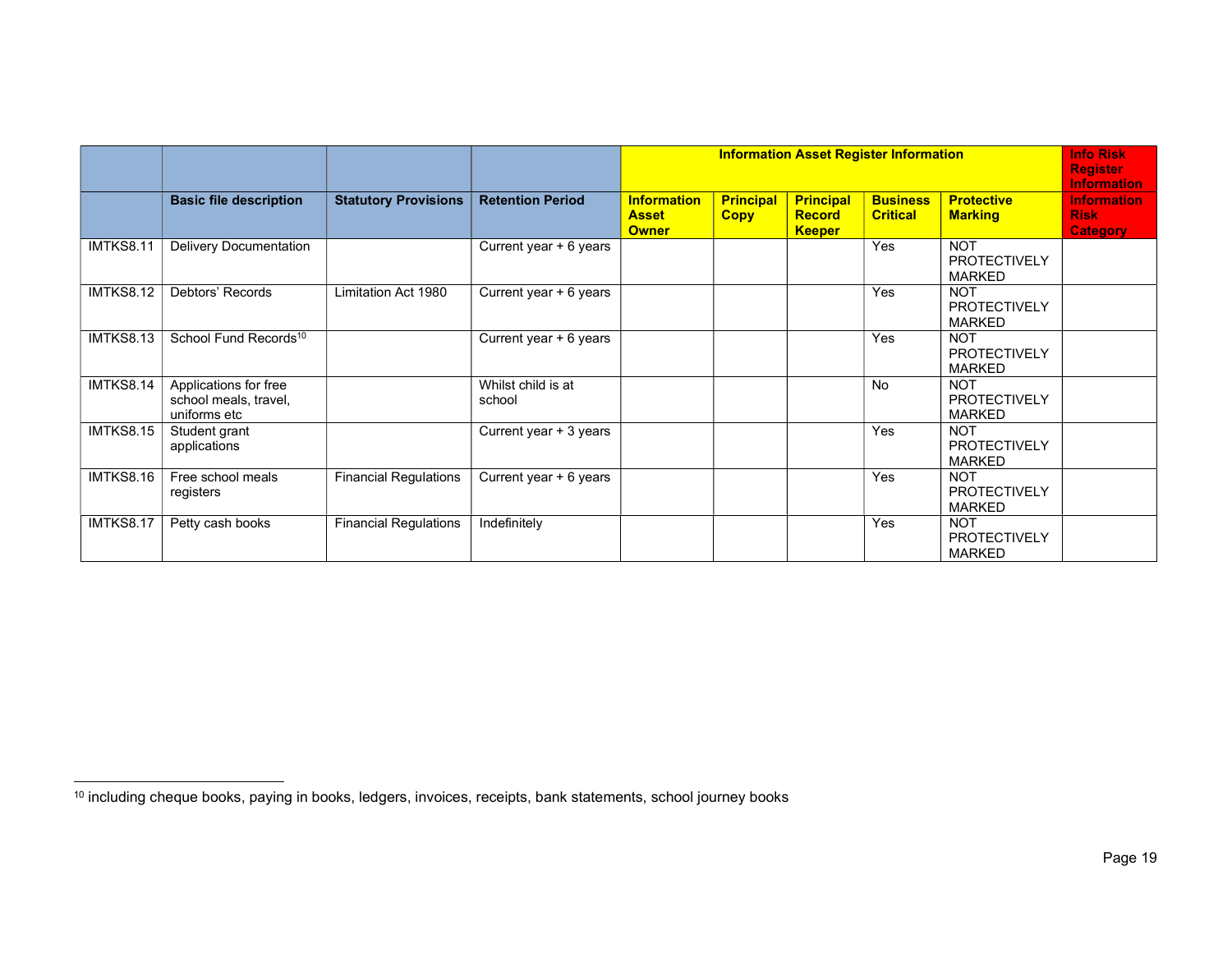| <b>IMTKS9</b> | <b>Property Records Held in Schools</b> |
|---------------|-----------------------------------------|
|---------------|-----------------------------------------|

|          |                                               |                              |                                                     |                                          | <b>Information Asset Register Information</b> |                                                    |                                    |                                                    |                                                      |  |
|----------|-----------------------------------------------|------------------------------|-----------------------------------------------------|------------------------------------------|-----------------------------------------------|----------------------------------------------------|------------------------------------|----------------------------------------------------|------------------------------------------------------|--|
|          | <b>Basic file description</b>                 | <b>Statutory Provisions</b>  | <b>Retention Period</b>                             | <b>Information</b><br><b>Asset Owner</b> | <b>Principal</b><br><b>Copy</b>               | <b>Principal</b><br><b>Record</b><br><b>Keeper</b> | <b>Business</b><br><b>Critical</b> | <b>Protective</b><br><b>Marking</b>                | <b>Information</b><br><b>Risk</b><br><b>Category</b> |  |
| IMTKS9.1 | <b>Title Deeds</b>                            |                              | Permanent <sup>11</sup>                             |                                          |                                               |                                                    | Yes                                | <b>NOT</b><br><b>PROTECTIVELY</b><br><b>MARKED</b> |                                                      |  |
| IMTKS9.2 | Plans                                         |                              | Permanent<br>Retain in school<br>whilst operational |                                          |                                               |                                                    | Yes                                | OFFICIAL <sup>12</sup>                             |                                                      |  |
| IMTKS9.3 | Maintenance and<br>contractors                | <b>Financial Regulations</b> | Current year $+6$<br>years                          |                                          |                                               |                                                    | Yes                                | <b>NOT</b><br><b>PROTECTIVELY</b><br><b>MARKED</b> |                                                      |  |
| IMTKS9.4 | Leases                                        |                              | Expiry of lease + 6<br>years                        |                                          |                                               |                                                    | Yes                                | <b>NOT</b><br><b>PROTECTIVELY</b><br><b>MARKED</b> |                                                      |  |
| IMTKS9.5 | Lettings                                      |                              | Current year $+3$<br>years                          |                                          |                                               |                                                    | Yes                                | <b>NOT</b><br><b>PROTECTIVELY</b><br><b>MARKED</b> |                                                      |  |
| IMTKS9.6 | Burglary, theft and<br>vandalism report forms |                              | Current year + 6<br>years                           |                                          |                                               |                                                    | Yes                                | <b>NOT</b><br><b>PROTECTIVELY</b><br><b>MARKED</b> |                                                      |  |
| IMTKS9.7 | Maintenance log books                         |                              | Last entry $+10$<br>years                           |                                          |                                               |                                                    | Yes                                | <b>NOT</b><br><b>PROTECTIVELY</b><br><b>MARKED</b> |                                                      |  |
| IMTKS9.8 | Contractors' Reports                          |                              | Current year $+6$<br>years                          |                                          |                                               |                                                    | Yes                                | <b>NOT</b><br><b>PROTECTIVELY</b><br><b>MARKED</b> |                                                      |  |

 $11$  these should follow the property unless the property has been registered at the Land Registry

 $^{12}$  These records carry an OFFICIAL marking as there can be security issues about allowing access to the plans of buildings to people who may be looking to burgle the premises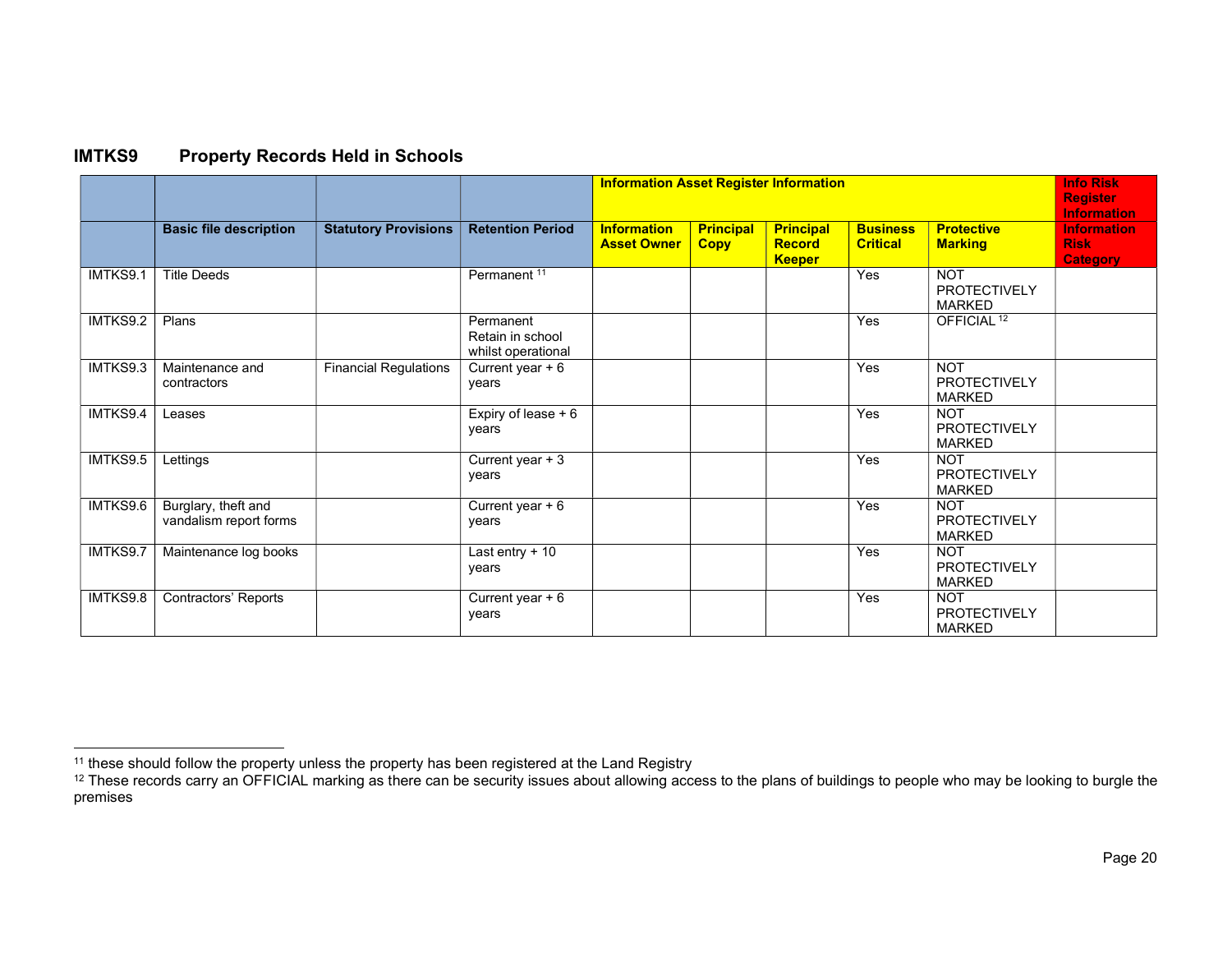# IMTKS10 Local Authority

|           |                                        |                             |                                                                                                             |                                                    | <b>Information Asset Register Information</b> |                                                    |                                    |                                                    |                                                      |  |
|-----------|----------------------------------------|-----------------------------|-------------------------------------------------------------------------------------------------------------|----------------------------------------------------|-----------------------------------------------|----------------------------------------------------|------------------------------------|----------------------------------------------------|------------------------------------------------------|--|
|           | <b>Basic file description</b>          | <b>Statutory Provisions</b> | <b>Retention Period</b>                                                                                     | <b>Information</b><br><b>Asset</b><br><b>Owner</b> | <b>Principal</b><br><b>Copy</b>               | <b>Principal</b><br><b>Record</b><br><b>Keeper</b> | <b>Business</b><br><b>Critical</b> | <b>Protective</b><br><b>Marking</b>                | <b>Information</b><br><b>Risk</b><br><b>Category</b> |  |
| IMTKS10.1 | Secondary transfer<br>sheets (Primary) |                             | Current year + 2 years                                                                                      |                                                    |                                               |                                                    | No.                                | <b>OFFICIAL</b><br><b>SENSITIVE</b>                |                                                      |  |
| IMTKS10.2 | Attendance returns                     |                             | Current year $+1$ year                                                                                      |                                                    |                                               |                                                    | No                                 | <b>NOT</b><br><b>PROTECTIVELY</b><br>MARKED        |                                                      |  |
| IMTKS10.3 | Circulars from LA                      |                             | Whilst required<br>operationally then<br>review to see whether<br>a further retention<br>period is required |                                                    |                                               |                                                    | No.                                | <b>NOT</b><br><b>PROTECTIVELY</b><br><b>MARKED</b> |                                                      |  |

## IMTKS11 DfE

|                  |                               |                             |                                                                                                                                       |                                                    | <b>Information Asset Register Information</b> |                                                    |                                    |                                                    |                                                      |  |
|------------------|-------------------------------|-----------------------------|---------------------------------------------------------------------------------------------------------------------------------------|----------------------------------------------------|-----------------------------------------------|----------------------------------------------------|------------------------------------|----------------------------------------------------|------------------------------------------------------|--|
|                  | <b>Basic file description</b> | <b>Statutory Provisions</b> | <b>Retention Period</b>                                                                                                               | <b>Information</b><br><b>Asset</b><br><b>Owner</b> | <b>Principal</b><br><b>Copy</b>               | <b>Principal</b><br><b>Record</b><br><b>Keeper</b> | <b>Business</b><br><b>Critical</b> | <b>Protective</b><br><b>Marking</b>                | <b>Information</b><br><b>Risk</b><br><b>Category</b> |  |
| <b>IMTKS11.1</b> | OFSTED reports and<br>papers  |                             | Replace former report<br>with any new inspection<br>report then review to<br>see whether a further<br>retention period is<br>required |                                                    |                                               |                                                    | No                                 | <b>NOT</b><br><b>PROTECTIVELY</b><br><b>MARKED</b> |                                                      |  |
| <b>IMTKS11.2</b> | Returns                       |                             | Current year + 6 years                                                                                                                |                                                    |                                               |                                                    | <b>No</b>                          | <b>NOT</b><br><b>PROTECTIVELY</b><br><b>MARKED</b> |                                                      |  |
| <b>IMTKS11.3</b> | Circulars from DfE            |                             | Whilst operationally<br>required then review to<br>see whether a further<br>retention period is<br>required                           |                                                    |                                               |                                                    | No                                 | <b>NOT</b><br><b>PROTECTIVELY</b><br><b>MARKED</b> |                                                      |  |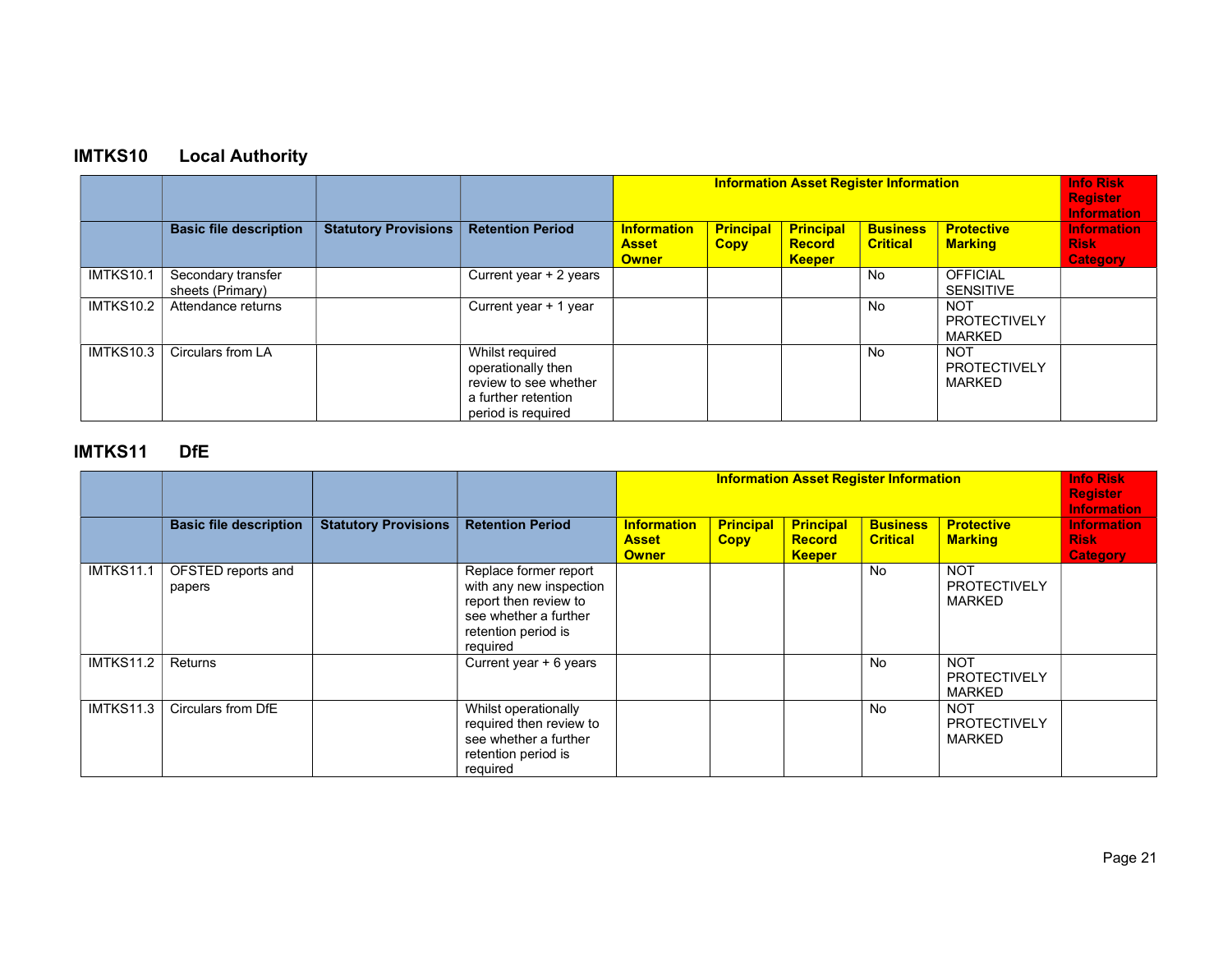# IMTKS12 School Meals

|                    |                                       |                             |                            |                                          | <b>Info Risk</b><br><b>Register</b><br><b>Information</b> |                                                    |                                    |                                             |                                                      |
|--------------------|---------------------------------------|-----------------------------|----------------------------|------------------------------------------|-----------------------------------------------------------|----------------------------------------------------|------------------------------------|---------------------------------------------|------------------------------------------------------|
|                    | <b>Basic file description</b>         | <b>Statutory Provisions</b> | <b>Retention Period</b>    | <b>Information</b><br><b>Asset Owner</b> | <b>Principal</b><br><b>Copy</b>                           | <b>Principal</b><br><b>Record</b><br><b>Keeper</b> | <b>Business</b><br><b>Critical</b> | <b>Protective</b><br><b>Marking</b>         | <b>Information</b><br><b>Risk</b><br><b>Category</b> |
| IMTKS12.1          | Dinner Register                       |                             | Current year $+3$<br>vears |                                          |                                                           |                                                    | Yes                                | <b>OFFICIAL</b><br><b>SENSITIVE</b>         |                                                      |
| <b>IMTKS12.2</b> 1 | School Meals Summary<br><b>Sheets</b> |                             | Current year $+3$<br>years |                                          |                                                           |                                                    | No                                 | <b>NOT</b><br><b>PROTECTIVELY</b><br>MARKED |                                                      |

# IMTKS13 Family Liaison Officers and Parent Support Assistants

|                  |                                                                                                                              |                             |                                                                                | <b>Information Asset Register Information</b>      |                                 |                                                    |                                    |                                     | <b>Info Risk</b><br><b>Register</b><br><b>Information</b> |
|------------------|------------------------------------------------------------------------------------------------------------------------------|-----------------------------|--------------------------------------------------------------------------------|----------------------------------------------------|---------------------------------|----------------------------------------------------|------------------------------------|-------------------------------------|-----------------------------------------------------------|
|                  | <b>Basic file description</b>                                                                                                | <b>Statutory Provisions</b> | <b>Retention Period</b>                                                        | <b>Information</b><br><b>Asset</b><br><b>Owner</b> | <b>Principal</b><br><b>Copy</b> | <b>Principal</b><br><b>Record</b><br><b>Keeper</b> | <b>Business</b><br><b>Critical</b> | <b>Protective</b><br><b>Marking</b> | <b>Information</b><br><b>Risk</b><br><b>Category</b>      |
| IMTKS13.1        | Day Books                                                                                                                    |                             | Current year + 2<br>years then review                                          |                                                    |                                 |                                                    | <b>No</b>                          | <b>OFFICIAL</b><br><b>SENSITIVE</b> |                                                           |
| <b>IMTKS13.2</b> | Reports for outside agencies<br>- where the report has been<br>included on the case file<br>created by the outside<br>agency |                             | Whilst the child is<br>attending the school<br>then destroy                    |                                                    |                                 |                                                    | <b>No</b>                          | <b>OFFICIAL</b><br><b>SENSITIVE</b> |                                                           |
| <b>IMTKS13.3</b> | Referral forms                                                                                                               |                             | While the referral is<br>current then add to<br>child's file                   |                                                    |                                 |                                                    | <b>No</b>                          | <b>OFFICIAL</b><br><b>SENSITIVE</b> |                                                           |
| IMTKS13.4        | Contact data sheets                                                                                                          |                             | Current year then<br>review, if contact is<br>no longer active then<br>destroy |                                                    |                                 |                                                    | <b>No</b>                          | <b>OFFICIAL</b><br><b>SENSITIVE</b> |                                                           |
| IMTKS13.5        | Contact database entries                                                                                                     |                             | Current year then<br>review, if contact is<br>no longer active then<br>destroy |                                                    |                                 |                                                    | <b>No</b>                          | <b>OFFICIAL</b><br><b>SENSITIVE</b> |                                                           |
| IMTKS13.6        | <b>Group Registers</b>                                                                                                       |                             | Current year $+2$<br>years                                                     |                                                    |                                 |                                                    | No                                 | <b>OFFICIAL</b><br><b>SENSITIVE</b> |                                                           |